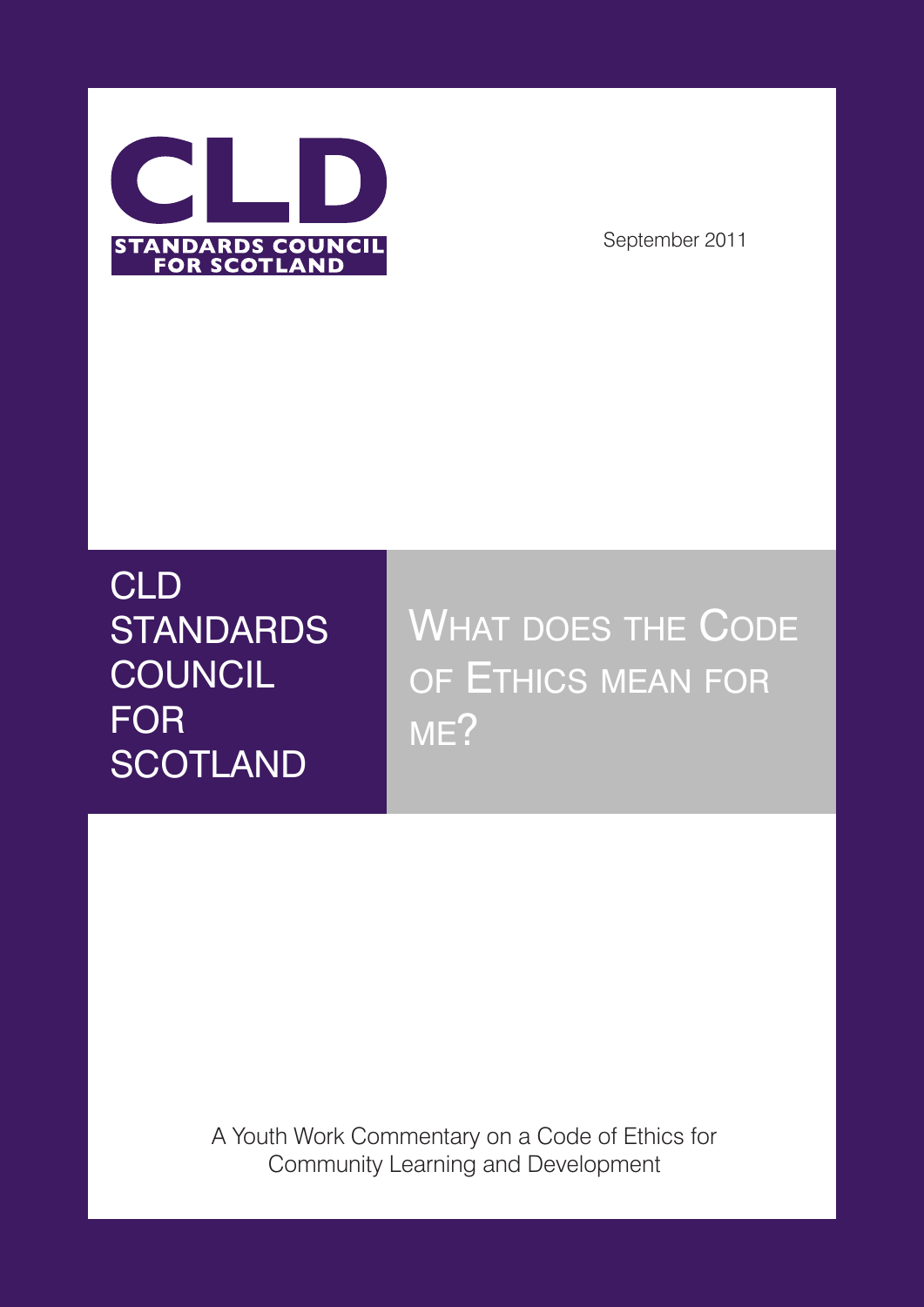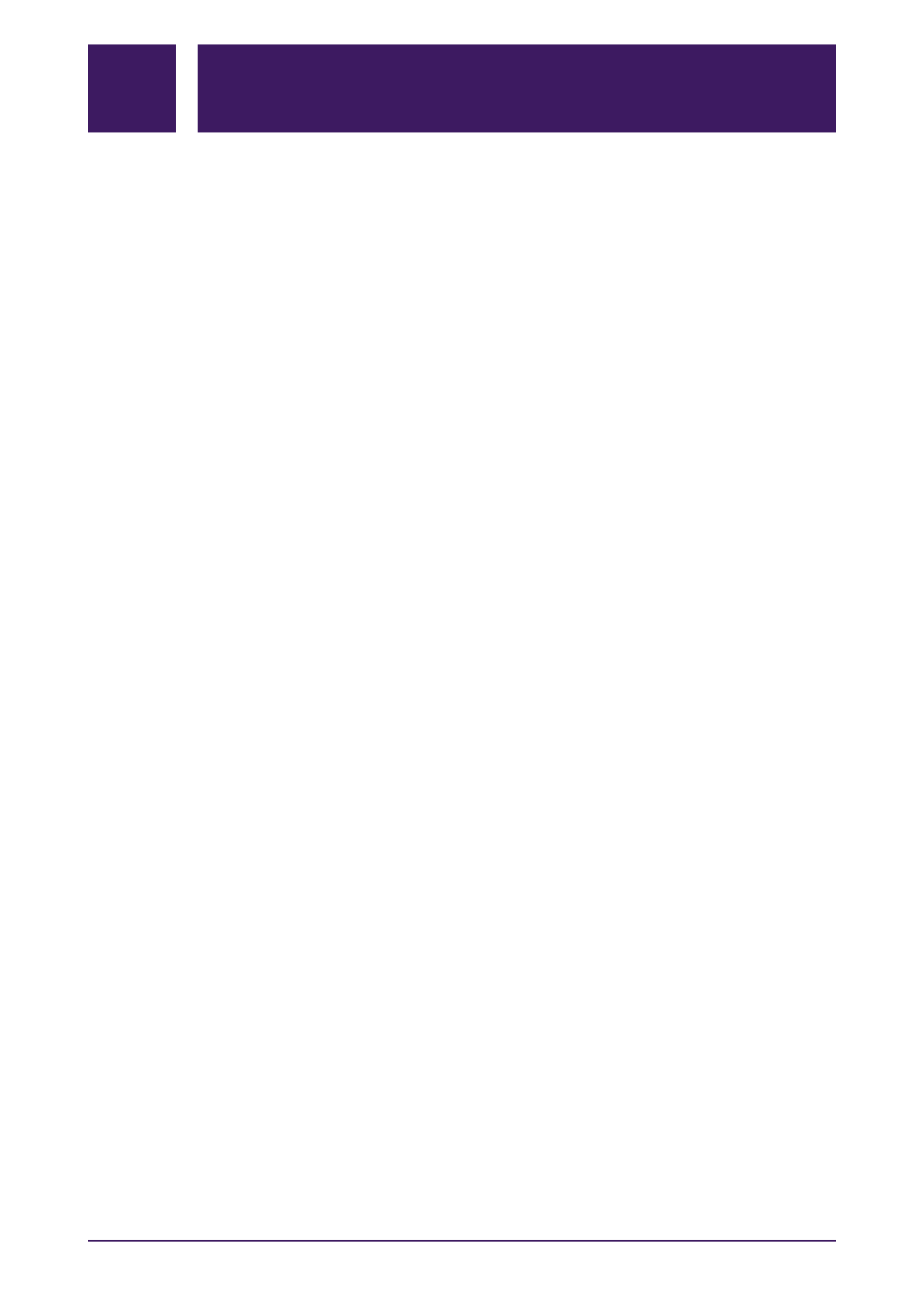# **Contents Page**

| <b>Foreword</b>                                                                                                                                                                                                                                                                                                                                                       | 1              |
|-----------------------------------------------------------------------------------------------------------------------------------------------------------------------------------------------------------------------------------------------------------------------------------------------------------------------------------------------------------------------|----------------|
| <b>Introduction</b>                                                                                                                                                                                                                                                                                                                                                   | $\overline{2}$ |
| <b>The CLD Code of Ethics</b>                                                                                                                                                                                                                                                                                                                                         | 3              |
| The Code in a youth work context                                                                                                                                                                                                                                                                                                                                      | 5              |
| What do we mean by ethics in youth work? What constitutes good ethical<br>practice in youth work?                                                                                                                                                                                                                                                                     |                |
| What do young people expect?                                                                                                                                                                                                                                                                                                                                          | 7              |
| The expectations of young people, specifically with regard to their youth<br>club/setting and youth worker. What does ethical practice mean for them?                                                                                                                                                                                                                 |                |
| <b>The Code illustrated</b>                                                                                                                                                                                                                                                                                                                                           | 11             |
| To prompt youth workers to explore and examine each ethical clause.                                                                                                                                                                                                                                                                                                   |                |
| The individual ethic: There are 13 individual ethical clauses that together<br>form the Code of Ethics. Each individual ethic is restated and then<br>examined in the context of youth work.                                                                                                                                                                          |                |
| Tag Word Cloud (Beginning): Illustrate the main themes on the page. In<br>this context they are used as prompts for discussion. They are based on<br>youth workers initial observations on the Code. In some cases the words<br>may also run counter to the ethic to provoke debate.                                                                                  |                |
| Questions (Going Deeper): These are designed to be used in a group,<br>or within individual support settings to help practitioners reflect on some<br>of the challenges of applying the Code in a youth work context. Some<br>questions are taken from the Challenging Practice resource which was<br>designed for use with the CLD Competences: http://bit.ly/f4diAi |                |
| <b>Guiding Principles (Applying): These offer some prerequisites for youth</b><br>workers in applying the ethical clauses in practice.                                                                                                                                                                                                                                |                |
| Resources (Going Further): The resource links are a mix of<br>contemporary academic, policy and practice resources that are intended<br>to support further exploration of the ethic.                                                                                                                                                                                  |                |
| Cartoons: Act as a "lighter touch" visual aid to highlight one issue of<br>ethical practice.                                                                                                                                                                                                                                                                          |                |
| The Code in practice                                                                                                                                                                                                                                                                                                                                                  | 24             |
| To prompt thinking about practical dilemmas youth workers face, drawing<br>on the Code of Ethics to inform decisions                                                                                                                                                                                                                                                  |                |
| What next?                                                                                                                                                                                                                                                                                                                                                            | 26             |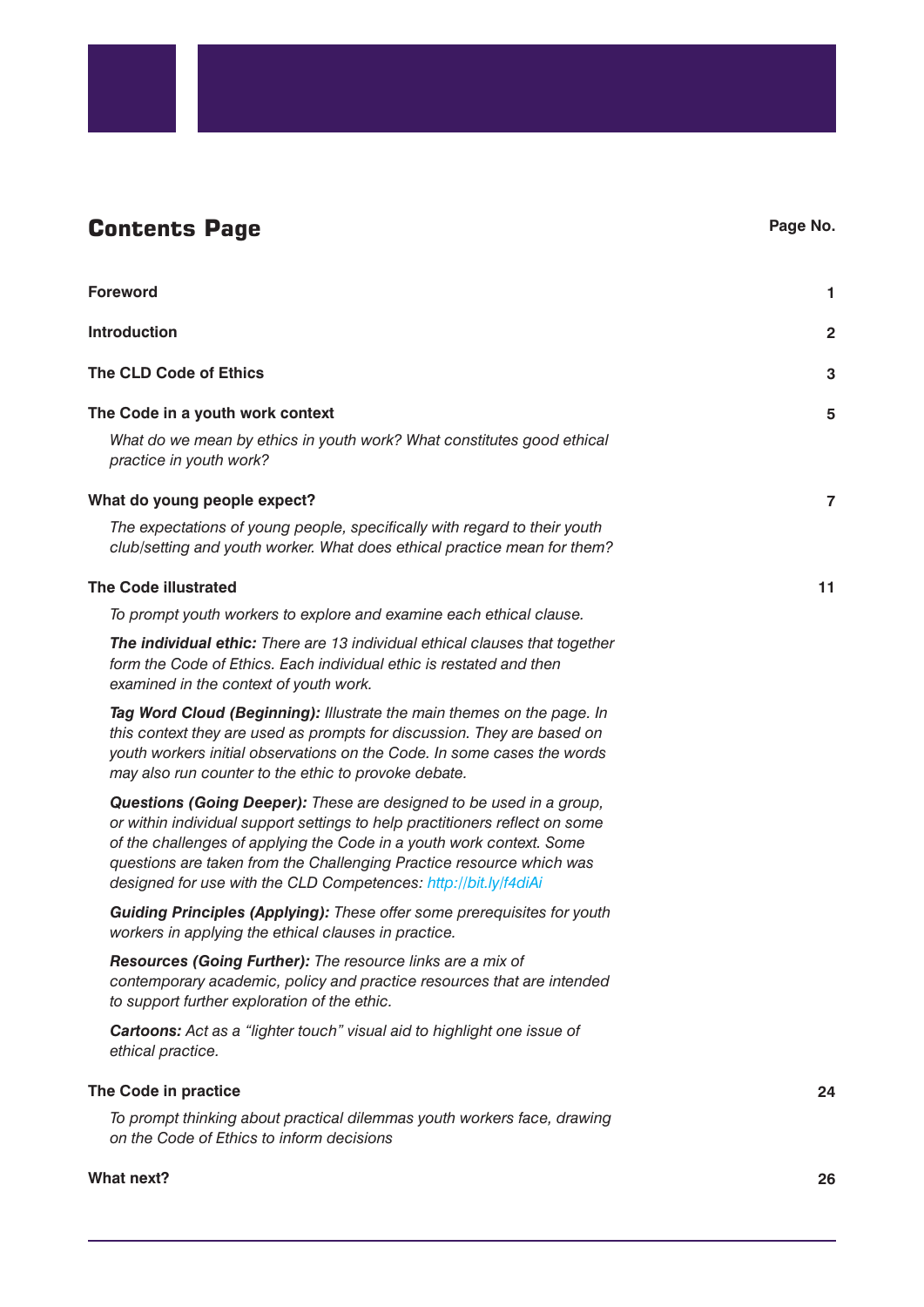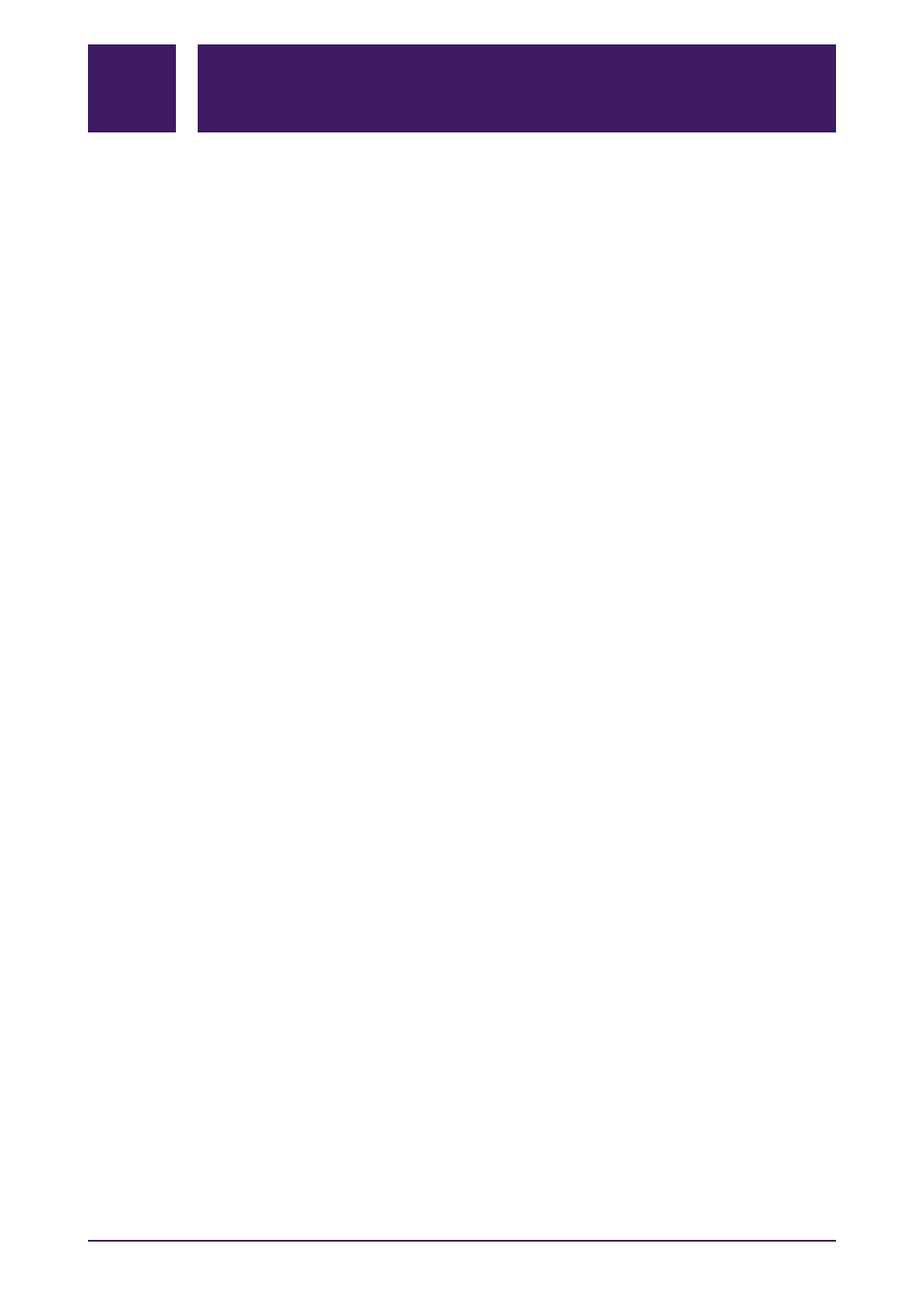## **Foreword**

#### Dear colleague,

Thank you for opening this copy of the Commentary on the Code of Ethics for Community Learning and Development. This paper has been prepared by youth workers, youth work managers and others with an investment in ensuring that our contribution to the lives of young people is of the highest quality at all times

This paper is a contribution to that aspiration. It is based firmly on work completed for the Standards Council in 2010 by Professor Howard Sercombe, Strathclyde University and Peter Taylor, independent consultant who, following an extensive consultation proposed the series of ethical statements for consideration.

The idea of a companion commentary focusing on youth work and youth workers arose when a number of youth workers and managers suggested that such a document would be helpful in teasing out issues raised by the Code.

This challenged us all to consider what the values\* underpinning work in the ever broadening field of CLD might be. What do they mean for us on a daily basis? What are the challenges for us, our agencies, employers and those in a lead role? These ethical statements are not unique to youth work – these are the same ones that all others involved in CLD should consider- those in community work and development, adult learning and in more formal settings.

The challenge of these statements suggests that we can reflect on our own practice, in the main be responsible for our own contributions, development and impacts on and with young people.

In leading on this exercise, YouthLink Scotland, its members and their youth workers hope that this document can prompt debate and dialogue, challenge perceptions, develop new thinking and result in a growing effective field of practice to build on the excellent work that already exists.

Though a small contribution to the overall CLD panorama, it is a critical one.

The Standards Council for CLD for Scotland is grateful to YouthLink Scotland and its officers, membership and individual youth workers who contributed to this document.

I hope it works for you. Enjoy the debate.

**Rory Macleod Director, CLD Standards Council for Scotland.**

\* For material on values and associated areas, access *www.cldstandardscouncil.org.uk*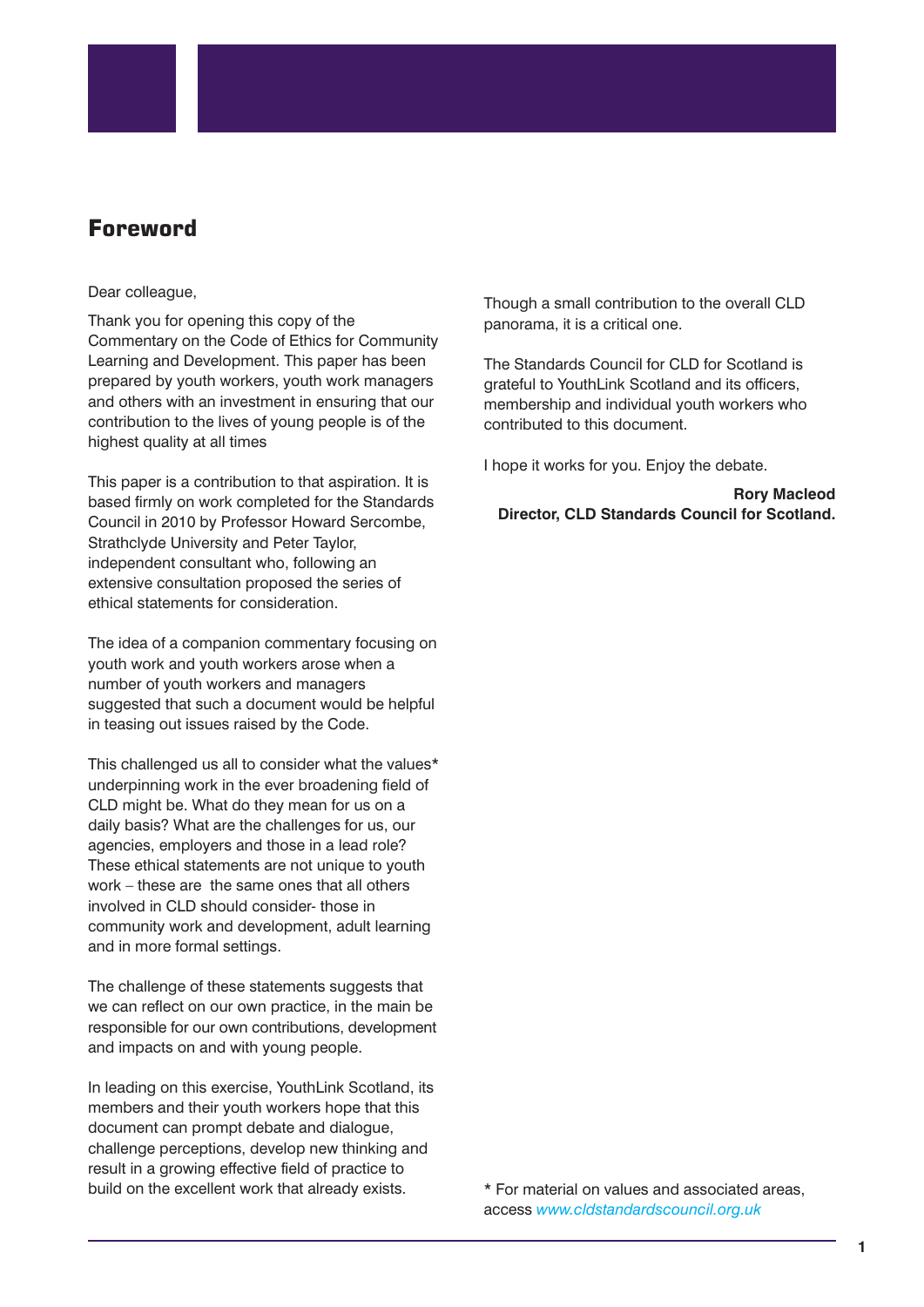# **INTRODUCTION**

The Standards Council for Community Learning and Development for Scotland has produced a *Code of Ethics for Community Learning and Development. http://bit.ly/fWyuFt*

YouthLink Scotland was commissioned by the Standard's Council to produce a *Youth Work Commentar*y to set the Code in the context of contemporary youth work practice and, in particular the ethical dilemmas facing the 21st century youth worker.

### **The process**

The Commentary developed in two phases. *Phase one***,** from December 2010 to February 2011 involved consultation with youth work practitioners through focus groups, telephone interviews, consultation seminars in Edinburgh, Glasgow, and Perth, and a range of other communication tools including social networking sites.

*Phase two* took place between February and April 2011, the overall content and shape of the Commentary was put in place and then tested by senior practitioners and youth work managers, and with young people.

### **The outcome**

The brief that YouthLink Scotland was given by the Standards Council was to produce a Commentary on the existing Code of Ethics, but what is this?

#### **It's not:**

- a new, edited or adapted Code of Ethics;
- specific guidance on what the Code is, how it was established and its function (more information on this can be found at *http://bit.ly/e9R58R*);
- a training resource on how to apply and use the Code in a range of contexts.

#### **It is:**

- a brief Commentary that contextualises the Code of Ethics, specific to youth work.
- a collection of prompt questions, scenarios, and illustrations that attempt to bring the Code to life in youth work practice.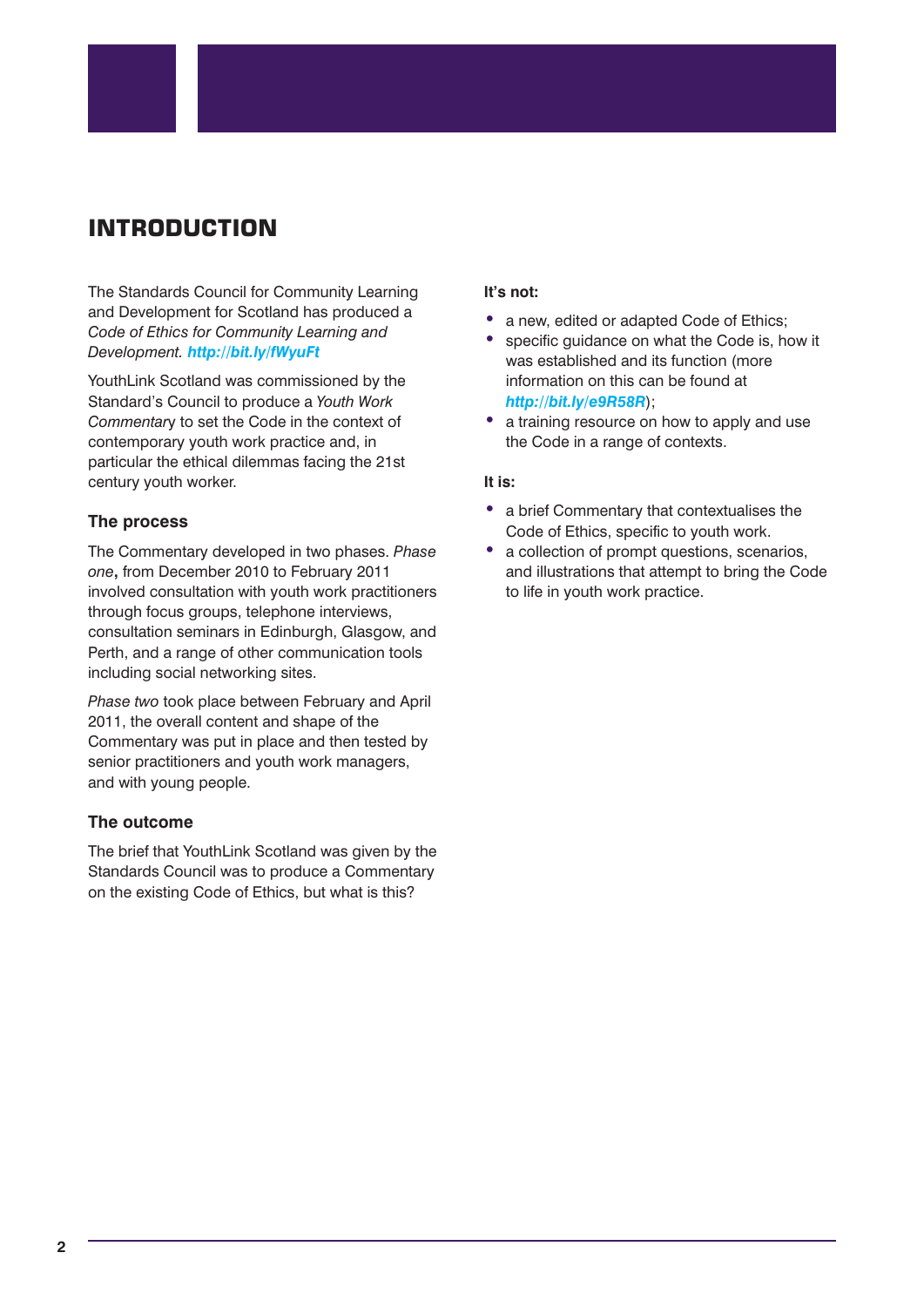# **THE CODE**

## **CLD Standards Council for Scotland**

### **A CODE OF ETHICS FOR COMMUNITY LEARNING AND DEVELOPMENT**

Community Learning and Development (CLD) is a field of professional practice constituted by the adult education, community development and youth work professions. While their practices and the constituencies they serve may differ, they have in common a commitment to their constituents as their primary clients, and to the power of informal education to transform situations, structures, communities and individuals.

Education is a prerequisite for democracy and citizenship. CLD seeks to extend the reach of effective democracy, particularly by actively engaging those who are excluded from participation in key social processes that shape their lives, and to widen the scope of democracy to enable full participation in the common wealth. The following principles are informed by this core position.

### **1. Primary Client**

Our primary client (our 'constituent') is the community, the young person, or the adult learner with whom we engage.

### **2. Social Context**

Our work is not limited to facilitating change within individuals, but extends to their social context and environment. It recognises the impact of ecological and structural forces on people.

### **3. Equity**

Our work promotes equality of opportunity and outcome. Our practice is equitable and inclusive.

### **4. Empowerment**

We seek to enhance constituents' capacity for positive action by:

- enabling them to clarify and pursue their chosen priorities.
- building skills of decision-making, engagement and co-operation.
- making power relations open and clear
- supporting constituents in holding those with power accountable.
- facilitating disengagement from the professional relationship.

Our starting point is that constituents are capable of assessing and acting on their interests.

### **5. Duty of Care**

We will avoid exposing our constituents to the likelihood of harm or injury.

### **6. Corruption**

We will not seek to advance ourselves, our organisations or others, personally, politically or professionally, at the expense of our constituents.

### **7. Transparency**

Engagement with the young person, adult learner or community, and the resulting relationship, will be open and truthful. Potential conflicts of interest will be openly declared.

### **8. Confidentiality**

Information provided by constituents will not be used against them, nor will it be shared with others who may use it against them. Constituents should be made aware of the limits to confidentiality Until this happens, the presumption of confidentiality should apply. Wherever possible they should be consulted before disclosure.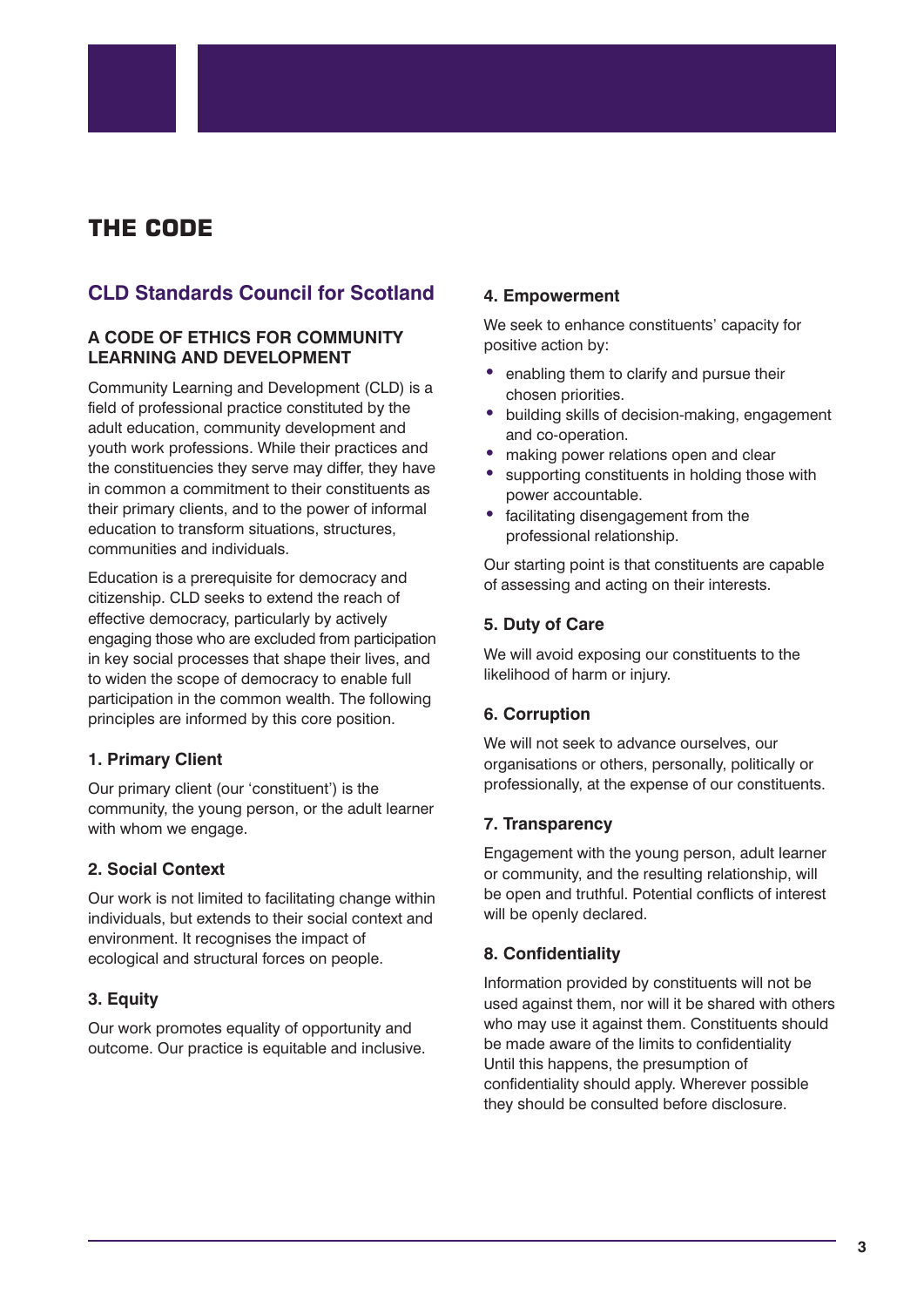### **9. Co-operation**

We will actively seek to co-operate with others in order to secure the best possible outcomes for our constituents.

### **10. Professional Development**

We will work reflectively, identifying and using the information, resources, skills, knowledge and practices needed to improve our capacity to meet our obligations to constituents.

### **11. Self-awareness**

We should be conscious of our own values and interests, and approach cultural and other difference respectfully. While the need to challenge may arise, we must try first to understand.

### **12. Boundaries**

The CLD relationship is a professional relationship, intentionally limited to protect the constituent and the purpose of our work. These limits should be clarified, established and maintained. The relationship with an individual constituent is based on trust and is not available for sexual engagement.

#### **13. Self-care**

CLD practice should be consistent with preserving the health of CLD workers.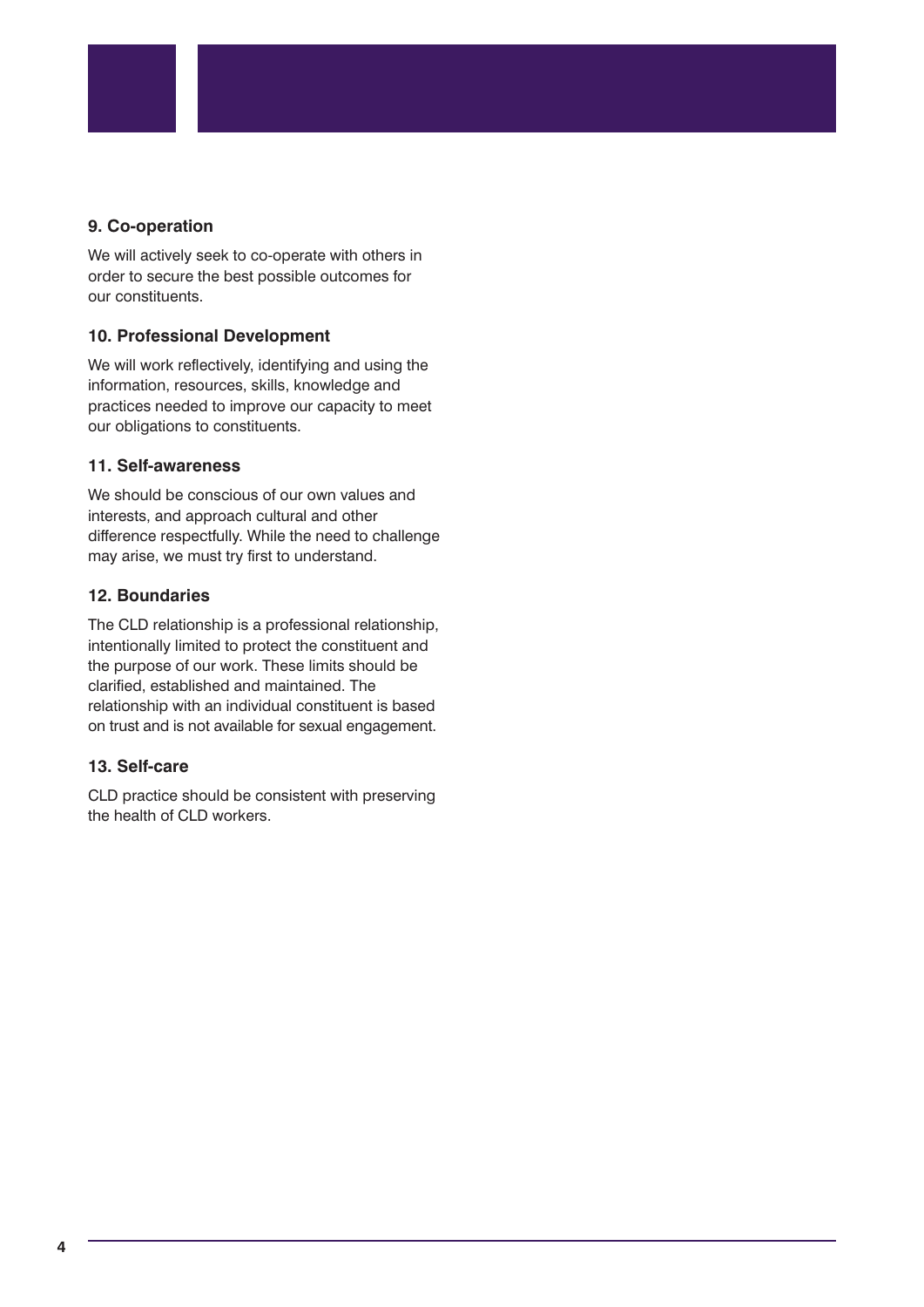# **THE CODE IN A YOUTH WORK CONTEXT**

### **What do we mean by Ethics in Youth Work?**

Ethics are often described as the standards of behaviour that govern the conduct of an individual or the members of a profession. Usually ethical issues in youth work are centred around the welfare or well-being of a young person or youth group.

Having an ethical framework can add clarity to situations which, in turn, can guide practice and aid judgements and decision-making. Sound ethical practices can also help define youth work as a profession and how it interprets and carries out its role. Ethical practice is also inextricably linked to central youth work values of equality and diversity, empowerment and self determination.

In Scotland, a Code of Ethics for Community Learning and Development (including youth work) was ratified by the Standards Council in October 2010. Essentially, this is a Code of generic ethical principles, rather than specific quidance around conduct.

### **How does ethical practice link to youth work practice?**

YouthLink Scotland's 'Statement on the Nature and Purpose of Youth Work' is helpful in how we link ethical practice to youth work in Scotland.

"Youth work has three essential and definitive features.

• Young people choose to participate.



young people are. • Youth work recognises the young person and the youth worker as partners in the learning process."

This statement suggests that youth work is about choice, is needs-led and is delivered through partnership. This is the landscape that youth workers inhabit. To have an understanding of ethics in youth work, it's essential to have a firm

grasp of what the youth work role and purpose is, and its distinctiveness.

### **What Consitutes Good Ethical Practice in Youth Work?**

The development of professional ethics is becoming increasingly widespread in occupations that provide services to others. Indeed, although the notion of competent ethical practice has gained considerable momentum in recent years, (largely as a result of complex moral dilemmas in the scientific and medical fields), ethics has now permeated most, if not all, professions including youth work.

To begin to think about your own ideas, you need to consider what constitutes good ethical youth work practice at both individual and organisational levels.

The following ideas have been designed to help you and your organisation reflect on good ethical practice in youth work. The complexity of the territory, however, will inevitably prompt further reading and enquiry.

### **At an individual level**

In trying to scrutinise ethical youth work as a practitioner, the following starting points are useful.

Youth workers need to be able to view their practice through an ethical 'set of lenses'. This means that ethical considerations should always be front stage in relation to their thinking and decision-making processes. Ethics should underpin practice.

Youth workers should be able to reflect systematically on dilemmas and issues they encounter. This could mean being able to account for taking difficult decisions and having sound ethical principles underpinning their thinking, judgement and actions.

Youth workers require to act with integrity and to have clarity around the expectations placed upon them. This includes being clear on agency policies,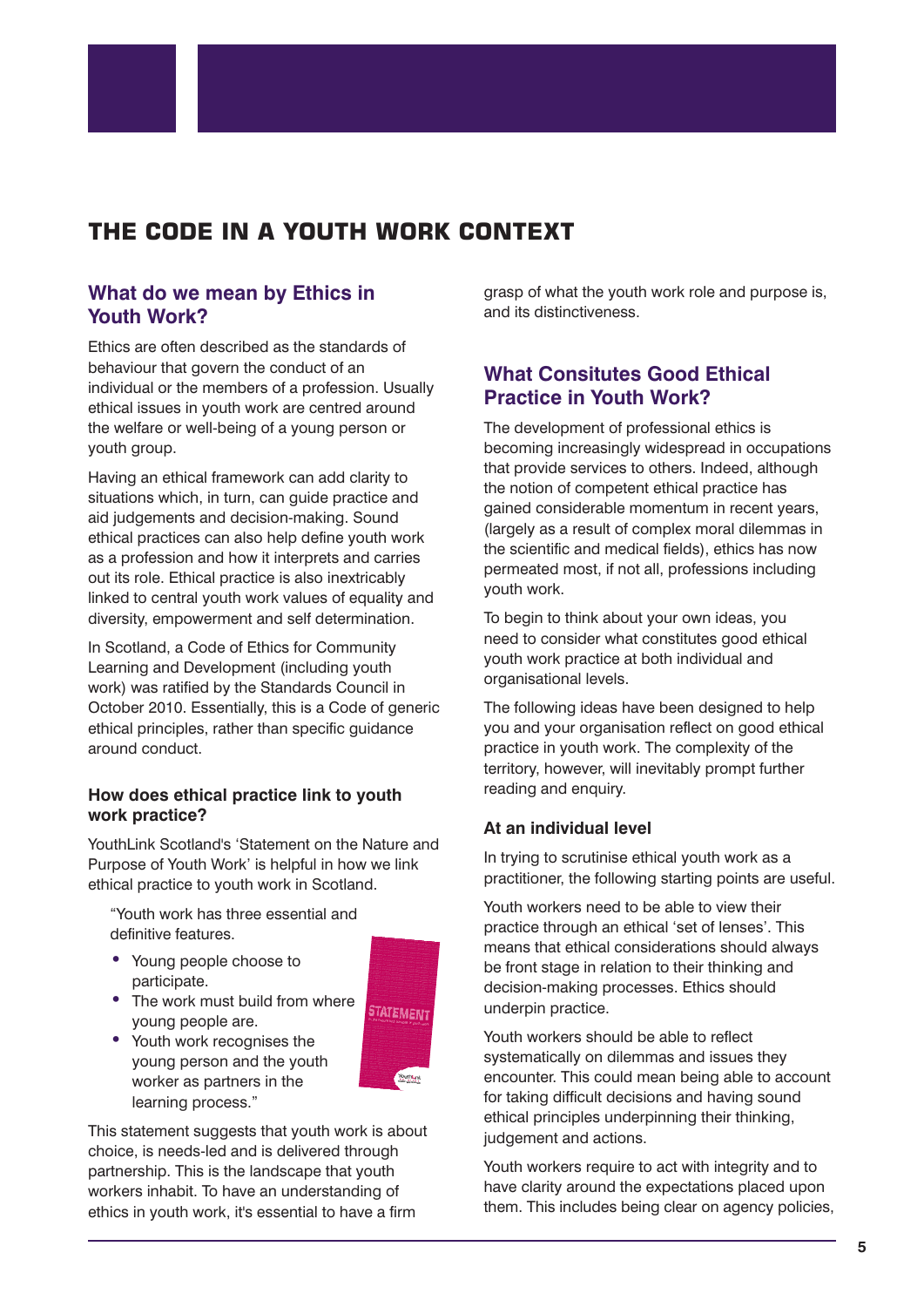agreed working practices, legislation and the organisation's code of conduct. It's also helpful if staff are aware of current youth issues in Scotland for example, citizenship and their place in society. Ethics are rooted in both "time and place" and it's critical that youth workers have a sense of the wider environment in which they operate.

All staff involved in the frontline delivery of youth work services (volunteers, sessional staff and full time staff) require to practice behaviours that reenforce clear ethical practices. This includes; developing honest and trusting relationships, respecting and reflecting diversity, ensuring that practices put young people at the centre and having a belief that young people can make informed moral decisions and be able to act on them.

Additionally, staff need to demonstrate these desirable behaviours with their peers to amplify the notion of a community of practitioners behaving appropriately within an ethical framework. Youth workers need to feel that they are competent and confident in thinking about ethical situations and dilemmas in their day-to-day practice.

Some first principles in guiding your own practice at an individual level.

- Know yourself well in terms of personal and professional values and be aware of your strengths, limitations and development needs.
- •. Be able to scrutinise the complexity of situations and take an informed "helicopter view", considering different perspectives, outcomes and consequences of your actions.
- Be able to reflect on difficult situations before arriving at a decision and be able to access and seek support or guidance before making a judgement.
- Include and work with the young person/people in the process of making a decision where ethics are involved.
- Where appropriate, consult with other services and providers where there are ethical considerations and especially where there may be a different emphasis.
- Be aware that you are directly and indirectly modelling behaviour, often around morality, in your interactions with young people.

### **At an organisational and cultural level**

Your organisation has a legal 'duty of care' to help to look after your health, welfare and safety in the workplace. Supervision sessions in youth work are the best place to get support and to explore issues around your own professional development and practice. Often ethical issues can present many challenges and dilemmas for youth workers. A quality supervision process can therefore help workers to consider some of the issues at a deeper level and to reflect on the consequences of a range of courses of action. Supervisors have the opportunity to provide constructive feedback, and to challenge staff to help them explore situations more incisively and from differing perspectives. In addition, supervision should be a "safe place" to explore your own values, attitudes and perhaps underlying prejudices that can interfere with assessing ethical situations with objectivity and integrity. Ethical issues often stir up numerous emotions and feelings too, and it's important that you have an outlet to explore these.

Outwith formal supervision, more experienced staff can play a vital informal role with less experienced staff to help them explore some of the ethical issues that they might face. Again, good ethical practices should be demonstrated throughout the organisation to encourage this.

At a cultural level, day-to-day working practices say a lot about how ethical issues are managed within the workplace. For example, do staff have the opportunity to discuss contemporary ethical issues at staff development events? Do youth workers discuss ethical issues with young people? Do you have an open and supportive climate that builds trust and openness between managers and staff? These all help to cultivate pro ethical practices.

Organisations that are confident around ethical practice tend to be more self assured when it comes to managing risk. Arguably, they are also more likely to embrace innovation and be more able to cope with change.

Individuals, of course, work within organisations and it's the synergy of the two that can lead to very effective and sound ethical practices which support young people.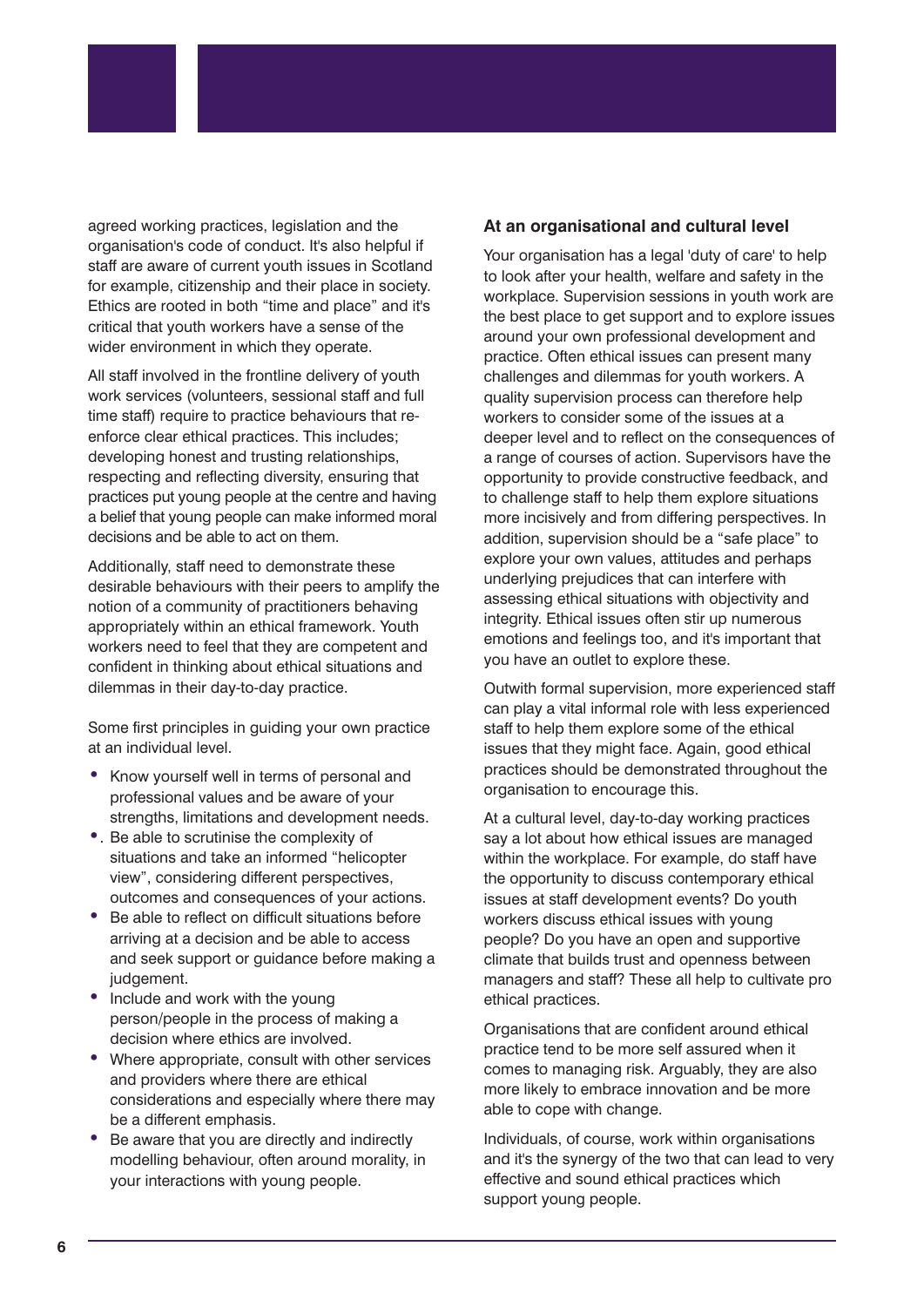# **WHAT DO YOUNG PEOPLE EXPECT?**

### **Ethics and Young People**

Youth workers will routinely, and often unwittingly, find themselves involved in wider ethical discussions and dilemmas with young people. It's good practice to encourage such discussion amongst young people whether formally or informally. Education around ethics or ethical citizenship provides many rich opportunities to explore, discuss, and debate contemporary issues that are important to young people or that have wider implications for society.

Discussing ethics also helps young people to develop skills in the logic of argument, how to present compelling evidence, seeing situations from another perspective and so on. Indeed, many of the underpinning skills are readily transferable into other aspects of a young person's life.

Opportunities exist between youth workers and young people to talk together about some of the ethical issues or dilemmas that might exist within their working relationship e.g. confidentiality. It's also possible to adapt some of the language in the Commentary to make it accessible for young people and for them to have a grasp of what they can expect from workers.

Ethics in youth work, by their very nature, involve both youth workers and young people. An ongoing dialogue can re-assure young people that workers are adhering to a code of ethical practice rather than being solely guided by their own preferences and intuitions.

## **Talking with Young People**

The Scottish Government supports the provisions of the United Nations Convention of the Rights of the Child  $(UNCRC)^1$  and it is in this context that the common principles of Getting it Right for Every Child and Young Person, and other principles and values in working with young people have emerged in policy and practice.

Youth work has a long history of prioritising the rights of young people. Article 12 of the UNCRC states *that children and young people have the right to express their views freely and have their opinions listened to in all matters affecting them.* This is key to embedding the Code in youth work practice.

From this perspective it is neccessry to constantly re-assess what young people's expectations are of youth workers. YouthLink Scotland's 'Statement on the Nature and Purpose of Youth Work' emphasises the young person and the youth worker are partners in the learning process.

To meet this expectation in the context of ethics, youth workers should engage in exercises with young people to explore their expectations of 'youth workers. In developing the Youth Work Commentary' on the CLD Code of Ethics the following exercises were used with groups of young people, and could be adapted for local use.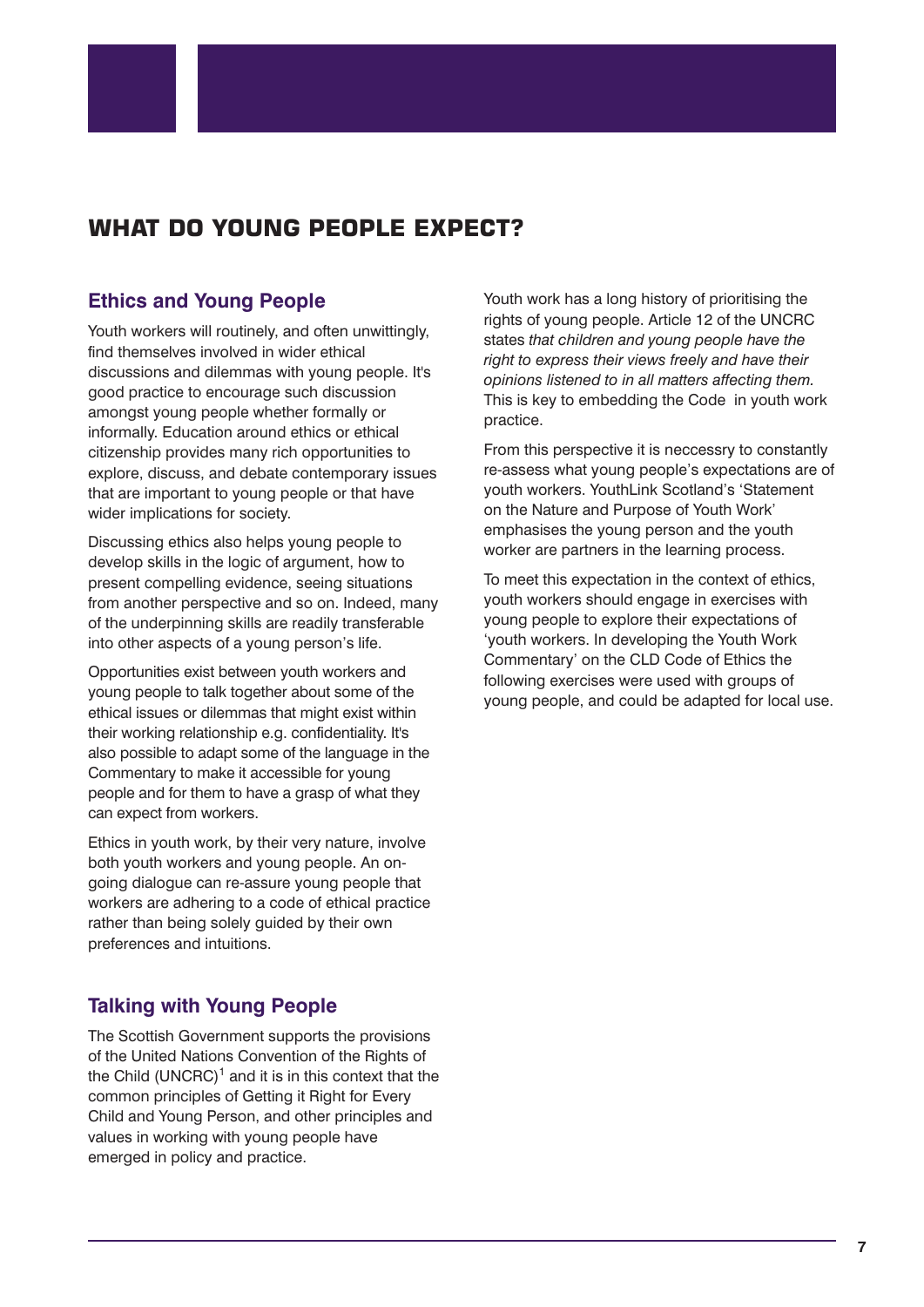#### **Exercise 1: Ideal youth worker**

- Draw a full size body outline on flipchart, or wall lining paper. Use a young person or youth worker to trace around (if they are brave enough)!
- Write down key words of what young people expect from their youth worker, for example, values/virtues/behaviour.
- If you're feeling creative, focus on areas of the body to group these, for example, brain, heart, etc.

**ALTERNATIVE:** Make a montage from newspaper/ magazine images and words and then discuss.

#### **Exercise 2: Young people's expectations of youth workers**

*Adapted from YouthLink Scotland and North Lanarkshire Council's Professional Development Award in youth work, Support Pack:*

- Use the following as cards/discussion starters.
	- 1. They should use language that is easily understood – no jargon.
	- 2. They turn up for activities in good time.
	- 3. They do not swear in front of young people.
	- 4. They are open and honest in their dealings with young people.
	- 5. They treat all young people equally.
	- 6. They dress appropriately and are clean and tidy when on duty.
	- 7. They participate in activities with young people.
	- 8. They protect young people from harm.
	- 9. They are friendly towards young people.
	- 10. They advocate for the rights of young people.

**ALTERNATIVE:** Do an A-Z of what they expect from their youth worker and rank them in order of importance.

#### **Exercise 3: Youth Worker Virtues**

*Adapted from Jonathan Roberts: 'Youth Work Ethics', p158*

Display some of these virtues around the room. Ask young people to identify which, in their experience, youth workers display.

- 1. Friendship
- 2. Integrity
- 3. Care
- 4. Accountability
- 5. Association
- 6. Equality
- 7. Listening
- 8. Overcome discrimination
- 9. Fairness and justice
- 10. Put Young People First
- 11. Value Diversity
- 12. Don't abuse power
- 13. Young People make choices
- 14. Education
- 15. Safety
- 16. Improve groups
- 17. Make it easier for people to take part
- 18. Tell the truth and check the facts

#### **Exercise 4: United Nations Convention on the Rights of the Child (UNCRC) card exercise**

- Use the UNCRC card exercise to test how convergent youth workers' behaviour/ethical practice is with young people's rights.
- Compare and contrast the National Youth Agency (England) Ethical Code and the CLD Code of Ethics.

#### **NYA Ethical Code (summarised)**

- 1. Respect young people.
- 2. Promote young people's choices
- 3. Ensure the welfare and safety of young people.
- 4. Seek social justice for young people
- 5. Keeping professional boundaries in your work.
- 6. Be accountable for your work.
- 7. Achieve competence in your work.
- 8. Promote ethical practice in your work.

*http://www.cldstandardscouncil.org.uk/files/C LD\_Code\_of\_Ethics.pdf*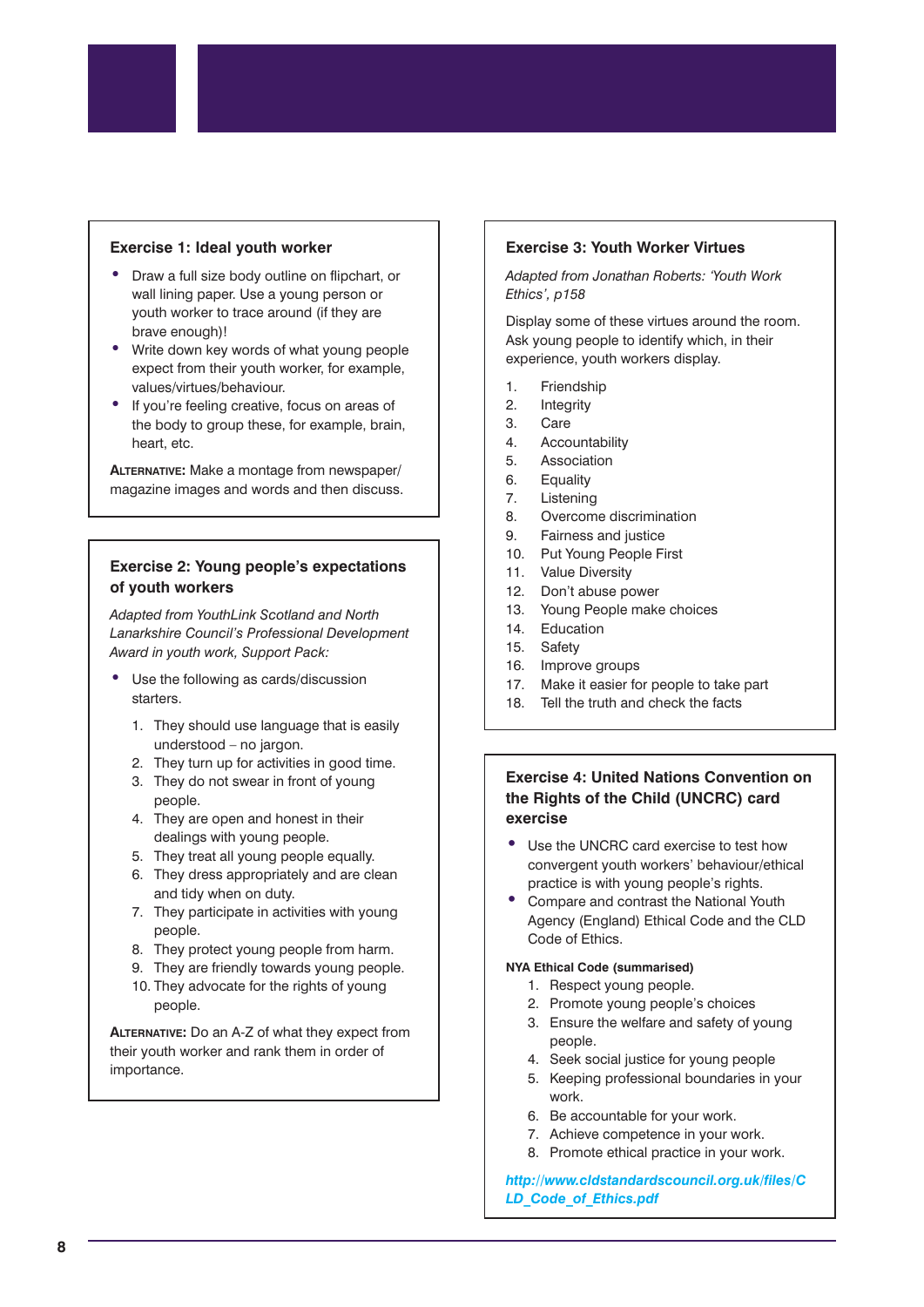#### **Exercise 5: Young people's charter**

Develop a charter of young people's expectations of their youth worker or, more generally, youth service provision. This could be based on customer service charters with youth work specific components, or adapted from preexisting charters: e.g. Protecting Scotland's Children and Young People: The Charter<sup>2</sup>.

#### **Protecting Scotland's Children and Young People: The Charter**

- Get to know us
- Speak with us
- Listen to us
- Take us seriously
- Involve us
- Respect our privacy
- Be responsible to us
- Think about our lives as a whole
- Think carefully about how you use information about us
- Put us in touch with the right people
- Use your power to help make things happen when they should
- Help us be safe

#### **Exercise 6: Ethics Commentary Cartoons**

- Use the cartoons as a prompt to discuss the ethical dilemmas faced by youth workers when working with young people.
- What do young people in your group make of these cartoons?
- What is/isn't appropriate in their mind?
- This could lead to a simple do and don't list for youth workers composed by the young people.

### **Young people's perspectives**

Some of the exercises above were used with three diverse groups of young people, between the ages of 12-25, in the context of:

- a rural open youth club;
- a faith-based youth group;
- and a young people's advisory service in an urban area.

Despite the diverse nature of these groups there was a surprising overlap in the comments of young people in terms of their expectations of youth workers. These are summarised below.

- Youth workers ought to be fun, fresh, and up to date with young people. They shouldn't be boring or too old in attitude.
	- Refer to ethical clauses 1 and 10.

*A salient reminder that at the heart of our ethical practice there should be an attractive, relevant, and engaging relationship with young people.*

- Youth workers ought to be able to listen, be supportive, respect privacy and be caring towards young people. They shouldn't be judgmental, condescending, or disrespectful.
	- Refer to ethical clauses 2, 5, 8, and 12.
- Youth workers ought to treat all young people equally and shouldn't have favourites.
	- Refer to ethical clauses 1 and 3
- Youth workers ought to be honourable, trustworthy, and be a good example to young people. They shouldn't be hypocritical or bully. – Refer to ethical clauses 6, 7 and 8.

*This role-modelling, or mentoring role for youth workers, connects to the expectations of young people in YouthLink Scotland's and MRUK's survey of young people 'Being Young in Scotland3 , 2009.*

*"When asked what they think makes a great role model for young people, the most chosen characteristics by 11-16 year olds were honest (77%); hardworking (76%); kind/caring (75%) and trustworthy (74%)."*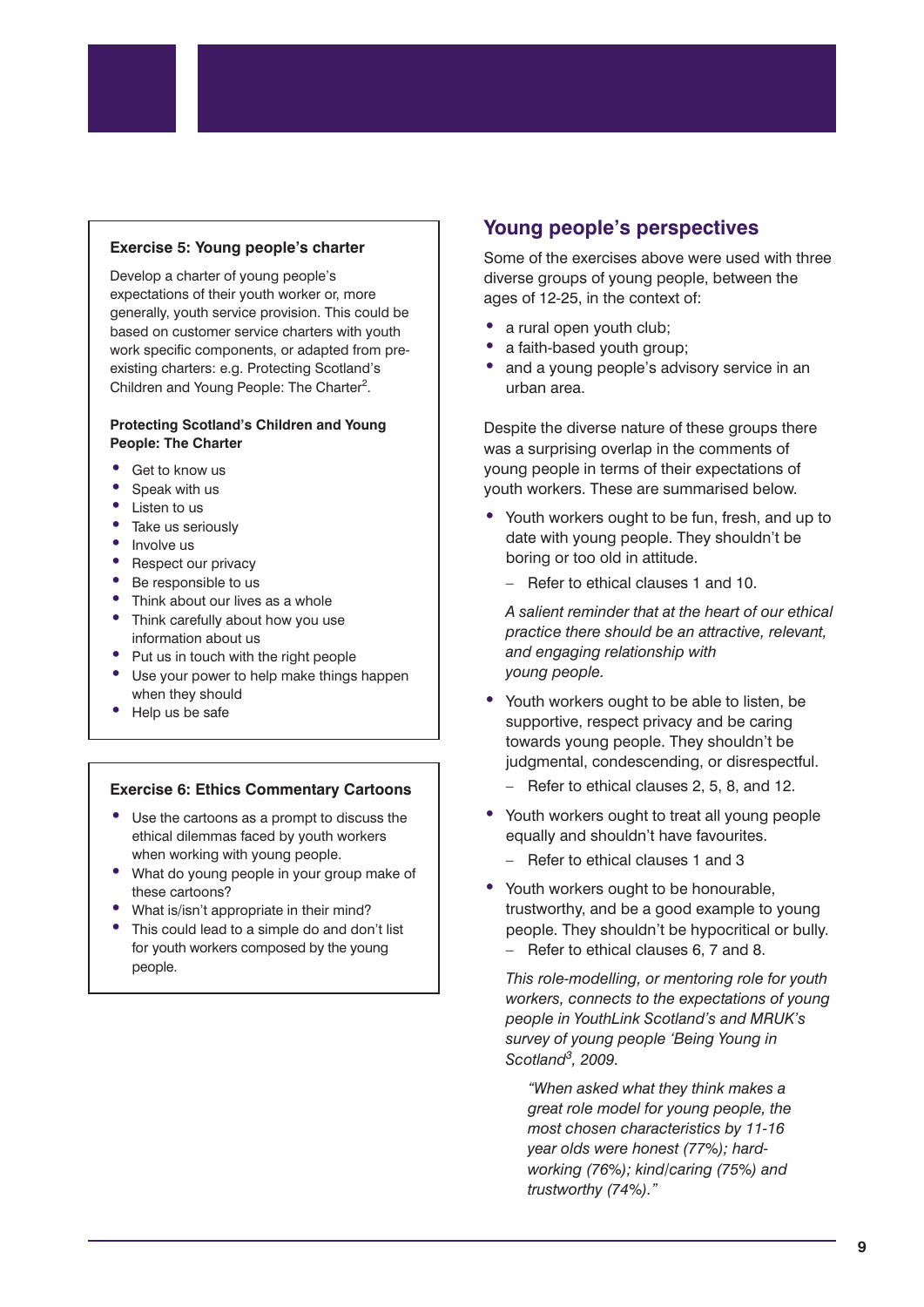*"Young People would prefer that the people they look up to are honest, hardworking and kind rather than artistic or famous."*

• All the groups discussed the issue of boundaries in working with young people. Most of the young people emphasised the importance of engaging with young people in relevant ways, such as through the use of new social networking media. However, young people also advised that youth workers shouldn't be invasive and that young people could teach youth workers how to use privacy settings, etc.

The issue of paedophilia was also raised in these discussions. The youth workers felt that this was mostly media-fuelled and used by the young people to provoke a reaction. Nevertheless, the issues of boundaries and what to do in the case of youth workers that were too invasive was explored with the groups, and related to child protection practices.

- Refer to ethical clauses 5, 11, 12, and 13.
- The youth groups also provided some very practical and often amusing accounts of what youth workers should and shouldn't do. For example they:
	- Should check everyone's permission slips.
	- Shouldn't lose members of the youth group on outings.
	- Shouldn't be stressed and crabbit.
	- Shouldn't think that they're "down with the young people".
- Finally, as is evident above, there was little distinction in young people's views between the functional and more philosophical aspects of youth workers, expected attitudes, behaviours and skills. This is a reminder that the competences, values and ethical practices that we expect from youth workers shall join up.

Ideal Youth Work is…



Ideal Youth Work isn't…



<sup>&</sup>lt;sup>1.</sup> Scottish Government (2009) Valuing Young people, p8.

<sup>2.</sup> Scottish Executive (2004) *http://bit.1y/rr6hod*

<sup>3.</sup> YouthLink Scotland (2009) Being Young in Scotland 2009.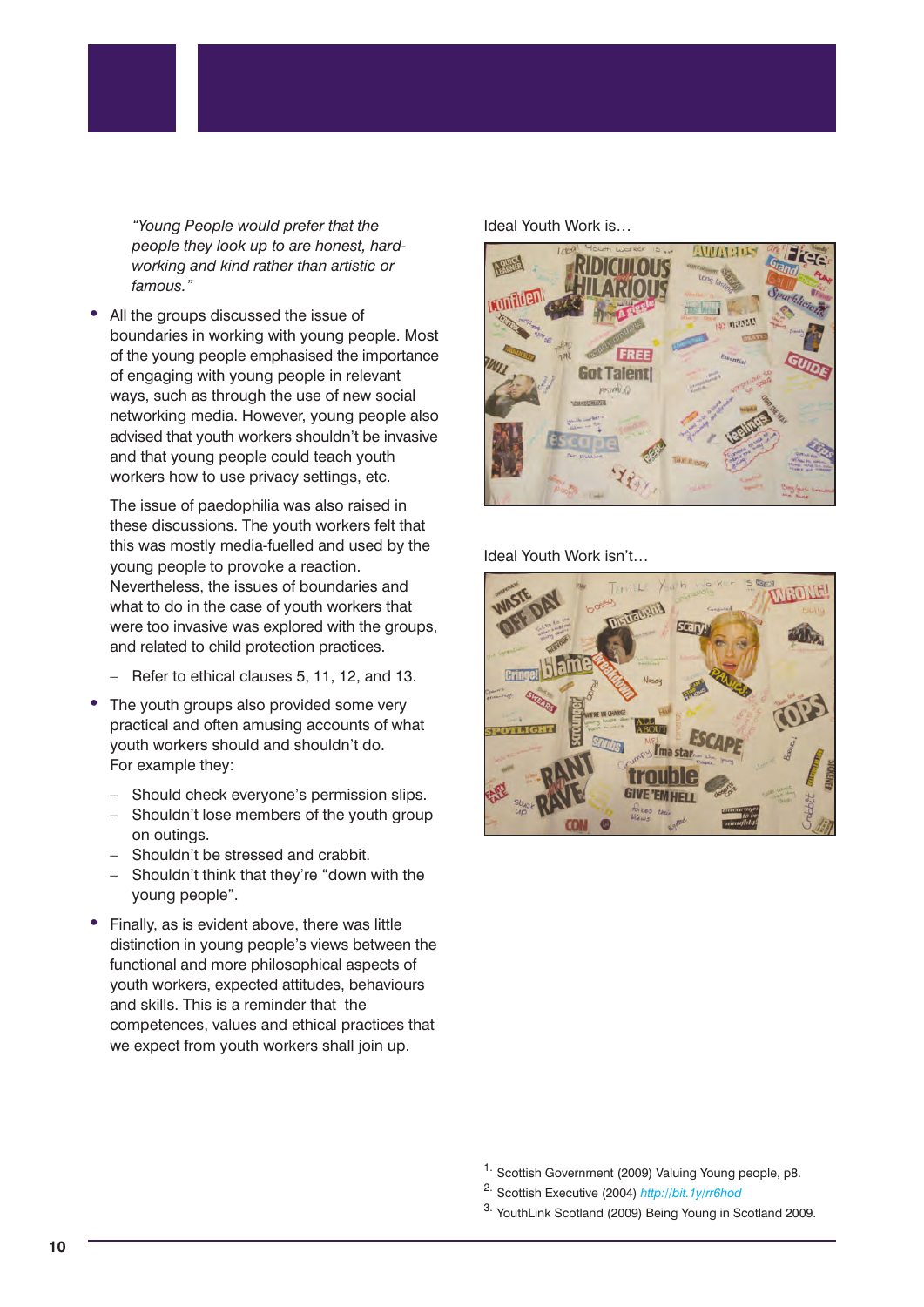

# **THE YOUTH WORK COMMENTARY**

### **1. Primary Client**

**Our primary client (our 'constituent') is the community, the young person, or the adult learner with whom we engage.**

### **GUIDING PRINCIPLES**

- We place the young person at the centre of our work.
- We are motivated to serve their best interests.
- We work from their unique individual starting points.
- We try to understand life from their perspective.
- We take account of the individual circumstances of young people and their own unique biograpies.

#### **RESOURCES**

**SCCYP** (Scotland's Commissioner for Children and Youth People): *http://www.sccyp.org.uk/*

**UNCRC** (United Nations Convention on the rights of the Child): *http://www.unicef.org/crc/*

**UNCRC** – Do the Right Thing: (A response by the Scottish Government to the 2008 concluding observations from the UN Committee on the rights of the Child): *http://bit.ly/hCorqE*

**PVG scheme** (The Protecting Vulnerable Groups Scheme): *http://bit.ly/gZzwFA*

**Valuing Young People** (Principles and connections to support young people achieve their potential. Scottish Government and COSLA): *http://bit.ly/hwKG57*

**GIRFEC** (Getting it right for every child [also known as "Getting it Right" or GIRFEC] is a national approach to supporting and working with all children and young people in Scotland: *http://bit.ly/fZ7qZd*

**Children First (**Children First, previously known as the Royal Scottish Society for Prevention of Cruelty to Children (RSSPCC): *http://www.children1st.org.uk/*

\*Article 12 of the United Nations Convention on the Rights of the Child: *The Committee recommends that the State party… promote, facilitate and implement, in legislation as well as in practice, within the family, schools, and the community as well as in institutions and in administrative and judicial proceedings, the principle of respect for the views of the child.*

### **QUESTIONS**

- $\blacksquare$  Is the primary constituent in youth work always the individual young person?
- Whose interests should take second place?
- $\blacksquare$  Who gets priority the individual young person, a group of young people, or the wider community of which young people are part?
- What might putting young people at the centre of practice look like?
- What factors affect our ability to put this into practice?
- How do we balance the young people as primary clients against organisational requirements?
- How does Article 12 of the UNCRC inform this ethic?
- Would you support a group of young people to campaign against something your employer was doing?



*Are your service hours and your own work patterns organised around your employer, or the needs of your community?*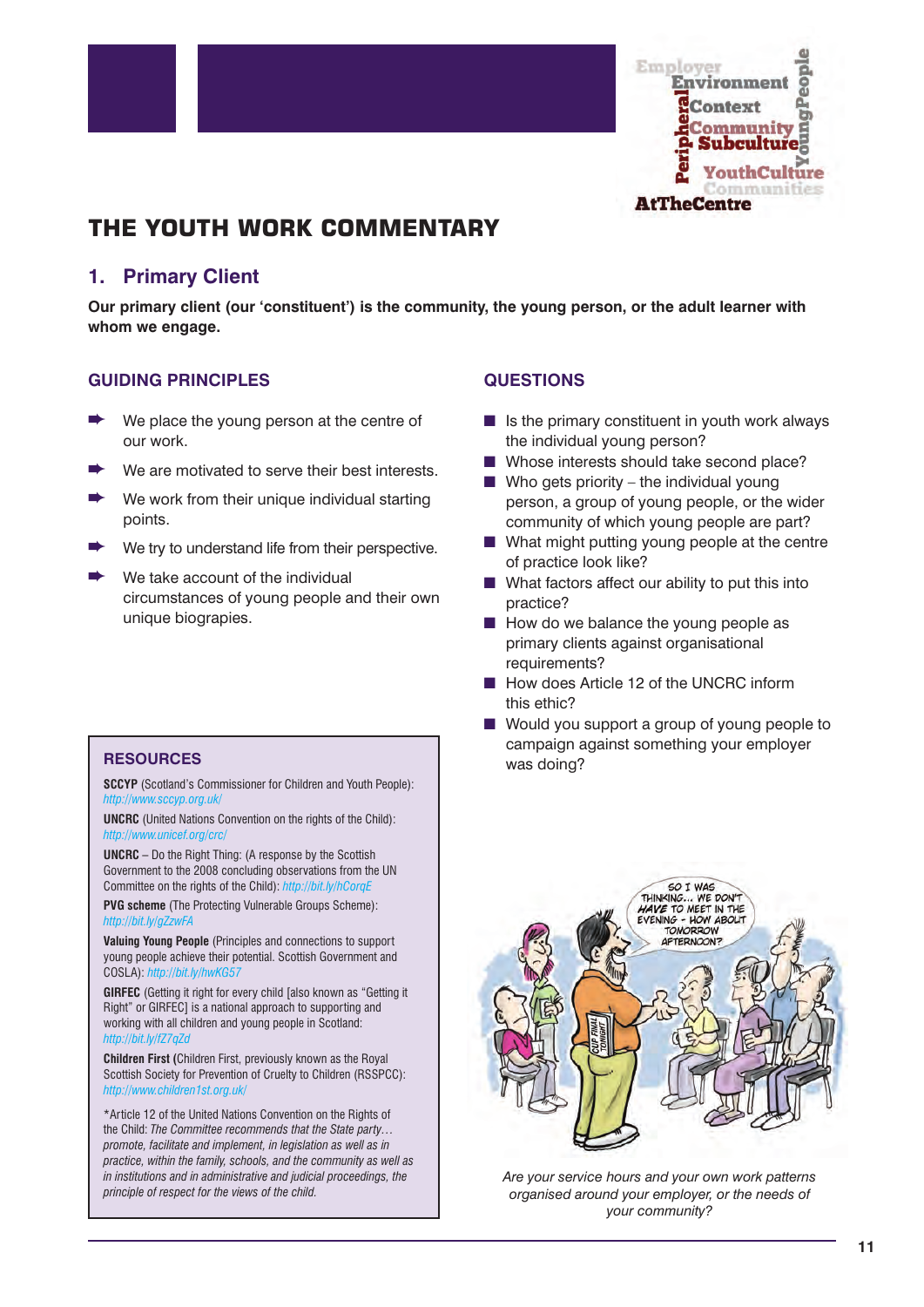

### **2. Social context**

**Our work is not limited to facilitating change within individuals, but extends to their social context and environment. It recognises the impact of ecological and structural forces on people.**

#### **GUIDING PRINCIPLES**

- We will try to understand young people within the wider social, political and economic context.
- We will help young people to connect to the wider community and nation.
- We will work with young people to help them develop an appreciation of other sectors of society with differing views and perspectives.
- We should view change as a complex process, not solely the responsibility of the individual young person.
- We realise that barriers for young people are often rooted within wider social attitudes and other institutions in society.

### **QUESTIONS**

- How does poverty and inequality affect the young people you work with?
- How does ageism and stereotyping affect the young people you work with?
- How can you build young people's capacity to challenge structures?
- How can you support young people to facilitate change? Are there limits?
- Are you a 'drive through' practitioner, i.e. do you live outwith the local community? Does this affect how you address this?
- Does your personal social context and biography affect the way you work with young people?
- When did you last chat about issues in the community you work in at the bus stop, shop, street corner, sports centre?
- To what extent is it permissible for youth workers to discuss politics and to politicise young people?
- Do you discuss current Scottish political or social issues with young people?
- To what extent do you help young people think about ethical issues on a wider global scale? Are there any potential pitfalls in having such discussions?



*What aren't you telling the people you work with?*

### **RESOURCES**

**Young People in Focus:** A UK charity, formerly known as Trust for the Study of Adolescence (TSA). *http://www.studyofadolescence.org.uk/* **The Case Against Adolescence:**, Book by Robert Epstein, a longtime researcher and professor and the former editor-in-chief of Psychology Today *http://bit.ly/f6p8vG* **Josepth Rowntree Trust:** Charitable trust that funds a large, UKwide research and development programme. *http://www.jrf.org.uk/* **Action For Children:** Action for Children supports and speaks out for the UK's most vulnerable, disadvantaged and neglected children and young people*. http://bit.ly/r5KWnO* **Community Regeneration and Tackling Poverty Learning Network:** Scottish Government's Community Regeneration and Tackling Poverty Learning Network http://bit.ly/gr2yf. **NOS Youth Work: Promote equality and young people's interests and welfare:** National Occupational Standards for Youth Work – Functional Area 2. *http://bit.ly/eVvUhS* **CLD Competences: 'Know and understand the community in which we work'**: Community Learning and Development Standards Council for Scotland – Competences. *http://bit.ly/flMlOU*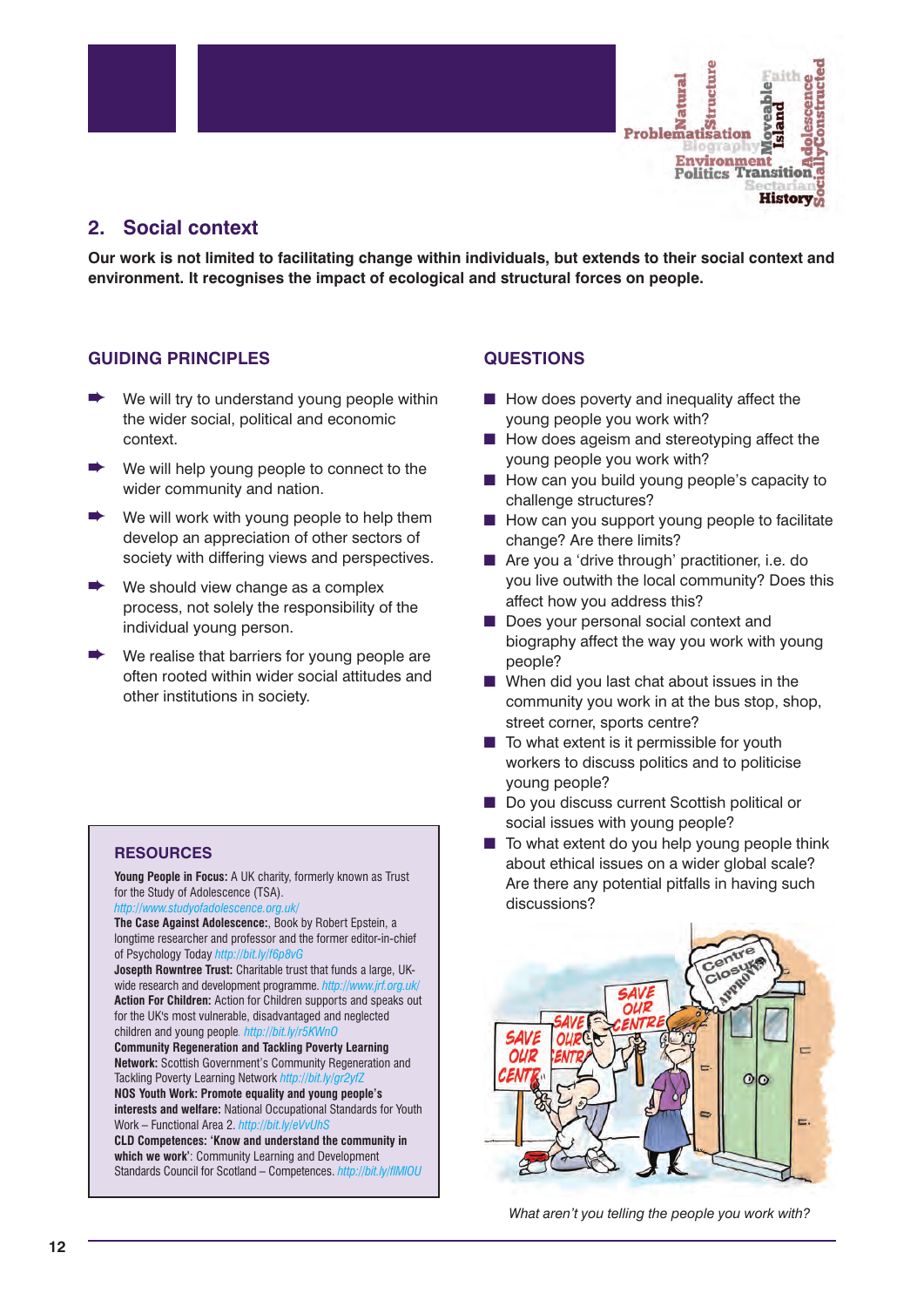

### **3. Equity**

**Our work promotes equality of opportunity and outcome. Our practice is equitable and inclusive.**

### **GUIDING PRINCIPLES**

- We will be sensitive to the particular needs of individuals.
- We should actively challenge discriminatory attitudes in our work with young people and in the wider environment.
- We review our own practices and agency policies to ensure that we are offering an equitable service to young people.
- We will not shy away from difficult situations or dilemmas regarding equitable and inclusive practice. We will try to find ways forward.
- We should develop practices to work with the most marginalised and disenfranchised young people in society.
- We work with other agencies promoting equality and inclusiveness.



*Who's not being heard?*

### **QUESTIONS**

- Do you treat all young people the same regardless of race, gender, religion, disability, or sexual orientation?
- How do you get beyond the 'labels'?
- Do your personal values and beliefs impact on your practice?
- Do you find it difficult to work with young people who have particular issues or difficulties?
- How many young people do you work with who are dissimilar to you? How do you deal with this?
- Have to taken into account young people's additional support needs?
- What are the advantages and disadvantages of targeting services?
- How can you help young people to explore the barriers they face?
- What do you do to challenge institutional barriers that discriminate against young people?

#### **RESOURCES**

**Key equalities legislation in Scotland:** A guide to key equalities legislation in Scotland - Scottish Government's website. *http://bit.ly/gs2CYn*

**GIRFEC:** Getting it right for every child (also known as "Getting it right" or GIRFEC) is a national approach to supporting and working with all children and young people in Scotland. *http://bit.ly/fZ7qZd*

**European Youth Portal:** The European Youth Portal offers European and national information of interest to young people who are living, learning and working in Europe. The All Different, All Equal campaign and resources focus on equalities.UK 'All different, all equal. *http://bit.ly/ek* 

**Videos of Youth Work Equalities Practice:** A series of videos featuring good practice in youth work and equalities on YouthLink Scotland's website. *http://bit.ly/dFRXOJ*

**Same Difference. Practice Guidance:** Online guidance on community learning & development activity with equalities groups. *http://bit.ly/gAIWl1*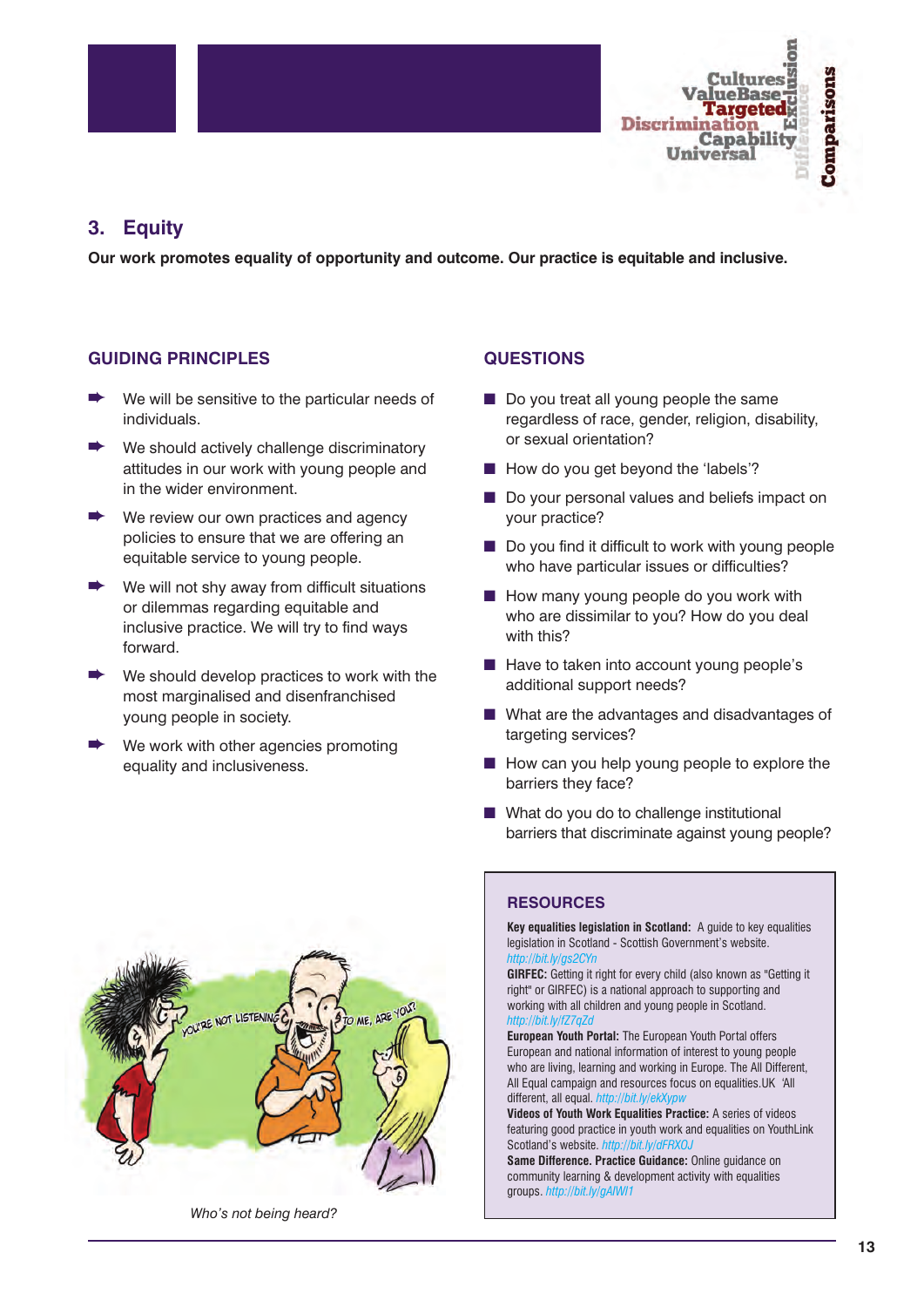

### **4. Empowerment**

**We seek to enhance constituents' capacity for positive action by:**

- **• enabling them to clarify and pursue their chosen priorities;**
- **• building skills of decision-making, engagement and co-operation;**
- **• making power relations open and clear;**
- **• supporting constituents in holding those with power accountable;**
- **• facilitating disengagement from the professional relationship.**

**Our starting point is that constituents are capable of assessing and acting on their interests.**

#### **GUIDING PRINCIPLES**

- ➨ We will be conscious of our position of power in relation to young people.
- We will give young people increasing levels of autonomy matched to their capacity to manage it.
- We will help young people to become self determining.
- We will work with young people to assist them to develop a credible and influential voice.

### **QUESTIONS**

- What are the barriers to young people's participation?
- How do you support 'hard to reach' groups of young people?
- How do you help young people to explore power dynamics and broaden their horizons?
- How can you support them without getting in the way?
- Is the information you provide accessible to young people?
- How do you support young people to make their own decisions?
- What steps do you put in place to manage the expectations of young people?
- Would you facilitate a session with young people knowing that it could fail?



*When did you last manipulate to your own ends?*

#### **RESOURCES**

**Engaging Young People in Community Planning:** This Advice Note sets out why engagement is so important and looks at the factors which contribute to effective engagement planning and activity. *http://bit.ly/eQ1C4G*

**Empowering Young People. Carnegie UK Trust:** Empowering Young People The final report of the Carnegie Young People Initiative. *http://bit.ly/eGAYXL*

**Dialogue Youth Pack:** Dialogue Youth: a partnership between Young Scot and COSLA to embed youth participation across services. *http://bit.ly/ex00Cg*

**Better Community Engagement:** Resource with guidance on how to improve community engagement. Scottish Executive. *http://bit.ly* 

**Hear by Right; Youth Participation:** The Hear by Right website is a collection of good practice examples and resources on youth participation. Collated by the National Youth Agency (England). *http://bit.ly/g9YeVg*

**Youth Participation: YouthLink Scotland links:** Website page on YouthLink Scotland's website providing information and links into youth participation. *http://bit.ly/fnou2G*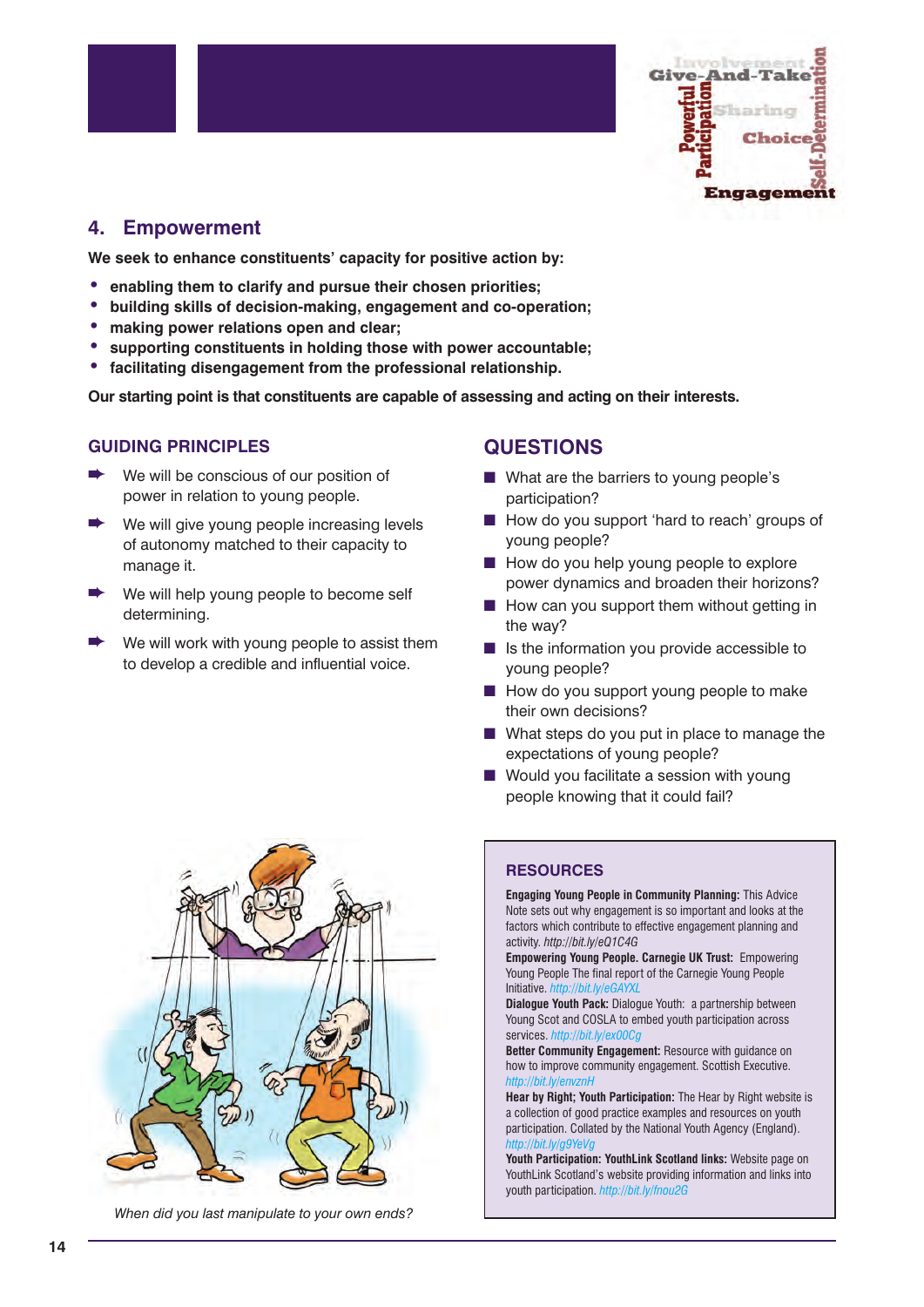

### **5. Duty of Care**

**We will avoid exposing our constituents to the likelihood of harm or injury.**

### **GUIDING PRINCIPLES**

- We should develop clear policies and practices that guide us in managing risk in our work with young people.
- We will be aware of our statutory obligations in protecting young people from harm or injury.
- We will operate safe working practices in our work with young people, taking account of related policy and practice guidance in the workplace and, where appropriate, legislation.
- We realise that the nature of our work involves taking managed risks and that this can lead to very positive developmental outcomes for young people.

### **QUESTIONS**

- Do you avoid risk, manage it, or ignore it?
- What procedures are in place to prevent young people facing injury, harm or abuse through youth work?
- Does the organisation you work with take risks, or is it risk averse?
- How aware are you of relevant current legislation? How does this impact on your practice?
- How do you support colleagues to adhere to this ethic?
- What are the potential limitations for young people when youth workers adhere to this ethic?



*What procedures are in place to prevent young people* to the that procedures are in place to prevent young people<br>*http://www.ceop.police.uk/ http://www.ceop.police.uk/ facing injury, harm or abuse through youth work*

#### **RESOURCES**

**PVG: Disclosure Scotland:** The Protecting Vulnerable Groups Scheme. *http://bit.ly/hmWdeU* **Children in Scotland Act:** The Children in Scotland Act 1995. *http://bit.ly/hJ529Y* **Curriculum for Excellence through Outdoor Learning:** Report connecting Outdoor Learning to the Curriculum for Excellence and promoting positive risk. *http://bit.ly/edP7rX* **Play it Safe: SCCYP:** A study of the regulation of outdoor play for children and young people in residential care by Scotland's Commissioner for Children and Young People. *http://bit.ly/r8eo4F* **UK Children's Commissioners' Report to UN Committee on the Rights of the Child:** Report focuses on the balance of positive risk against the importance of protecting young people from harm and abuse. *http://bit.ly/d* **Health and Safety Executive:** Health and Safety Executive's website with focus on preventing injury and illness at work and promoting safe practices. *http://www.hse.gov.uk/* **CEOP:** Child Exploitation and Online Protection Centre, dedicated to dedicated to eradicating the sexual abuse of children.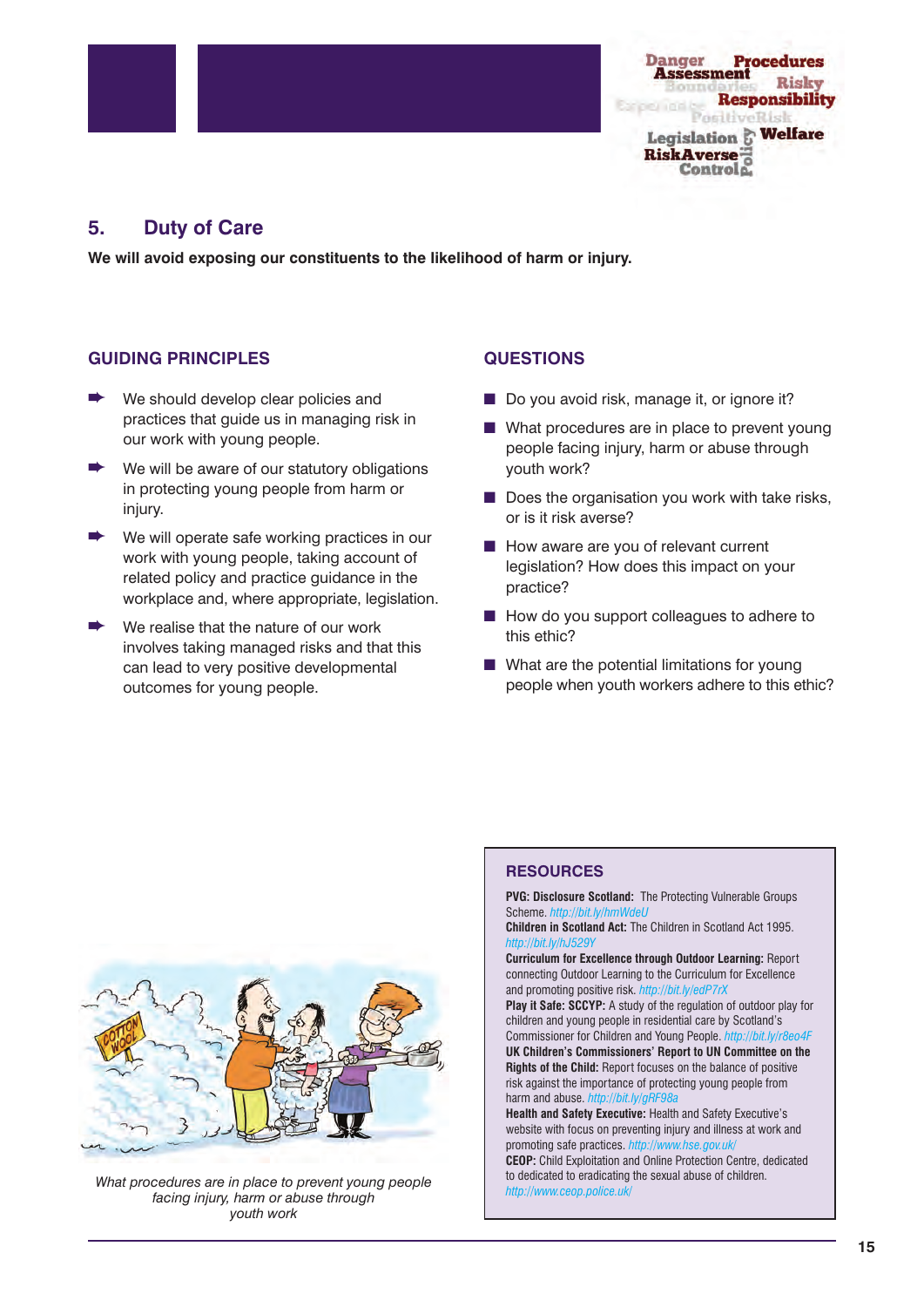

## **6. Corruption**

**We will not seek to advance ourselves, our organisations or others, personally, politically or professionally, at the expense of our constituents.**

### **GUIDING PRINCIPLES**

- We will work towards the best interests of young people rather than be driven by our own self interest.
- We will not manipulate situations for our own, or our organisation's ends.
- We will ensure that the interests of young people are at the centre of everything we do.

### **QUESTIONS**

- Do you ever put your own interests before the young people you work with?
- Have you ever used young people as part of a political campaign?
- Has successful work with young people advanced your career? Is that acceptable?
- What are the potential pitfalls in chasing funding sources that change the nature of our work with young people?



Have you ever used young people as part of a people. *http://bit.ly/eCwQlH political campaign?*

#### **RESOURCES**

#### **Case example on corruption in Youth Work (p10/11):** *http://bit.ly/ffddsN*.

Online guidance and Commentary on Code of Ethics in Australia freely available from: *www.youthcoalition.net* Further case examples available in 'Youth Work Ethics' (Chapter 17) Howard Sercombe http://bit.ly/eUn2k

**'Ethical issues in Youth Work' (Chapters 4 and 8): Sarah Banks (ed.):** Chapter 4 looks at the ethical dilemmas of resourcing youth work. Chapter 5 addresses ethical issues in faith-based youth work. *http://bit.ly/hUpj3A*

**'Seeking out the gift of authenticity.':** Heather Smith tackles the difficulty of maintaining authentic relationships with young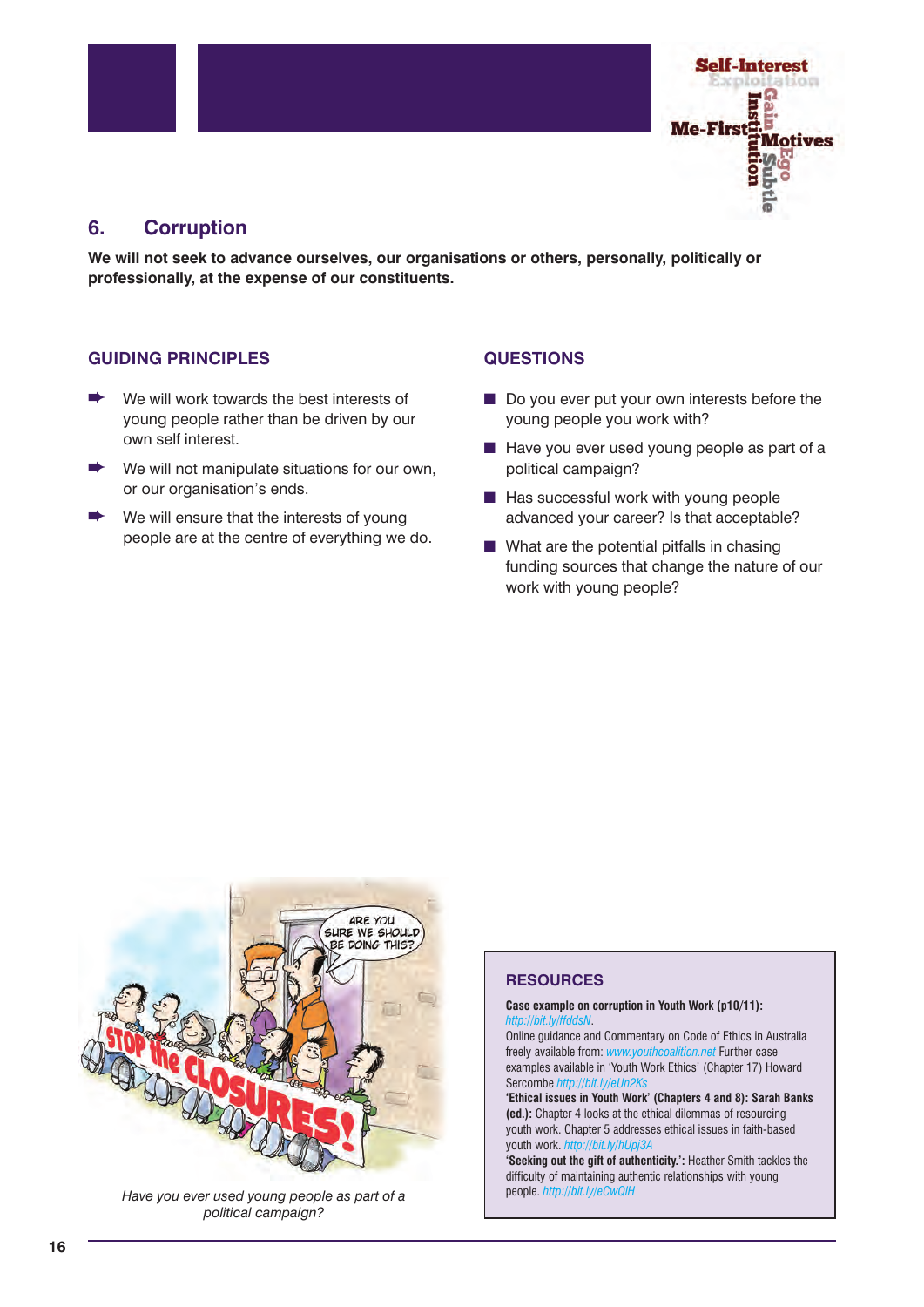

### **7. Transparency**

**Engagement with the young person, adult learner or community, and the resulting relationship, will be open and truthful. Potential conflicts of interest will be openly declared.**

### **GUIDING PRINCIPLES**

- We will work with young people in a climate of honesty, trust and respect for the individual.
- We will be mindful of managing competing interests and expectations of other stakeholders.
- We will declare any external interests that may conflict or impact on our work at the earliest opportunity.

#### **QUESTIONS**

- Do you make it clear to the young people who you work for and what they can reasonably expect from you?
- Do you let other stakeholders have access to young people you work with? Can this present ethical dilemmas?
- Have you knowingly withheld information from young people?
- Is this ever justifiable?
- What are the implications of being 'open and truthful' with young people'?
- Are there boundary issues you need to be aware of? What about your private life?
- Are there situations in your work with young people when it's not possible to be open and truthful?



*http://bit.ly/hBtxMK Are there boundary issues you need to be aware of? What about your private life?*

#### **RESOURCES**

**'Ethical issues in Youth Work':** (Chapter 5 – Youth workers as Professionals): Howard Sercombe in Sarah Banks (ed.) *http://bit.ly/hUpj3A* Chapter deals with professional boundaries also available in 'Youth Work Ethics' (Chapter 14) Howard Sercombe *http://bit.ly/eUn2* 

**'Youth Work Ethics' (Chapter 6)**: Jonathan Roberts looks at ethical conduct of youth workers, developed from the National Youth Agency's (England) Ethical Code (2004).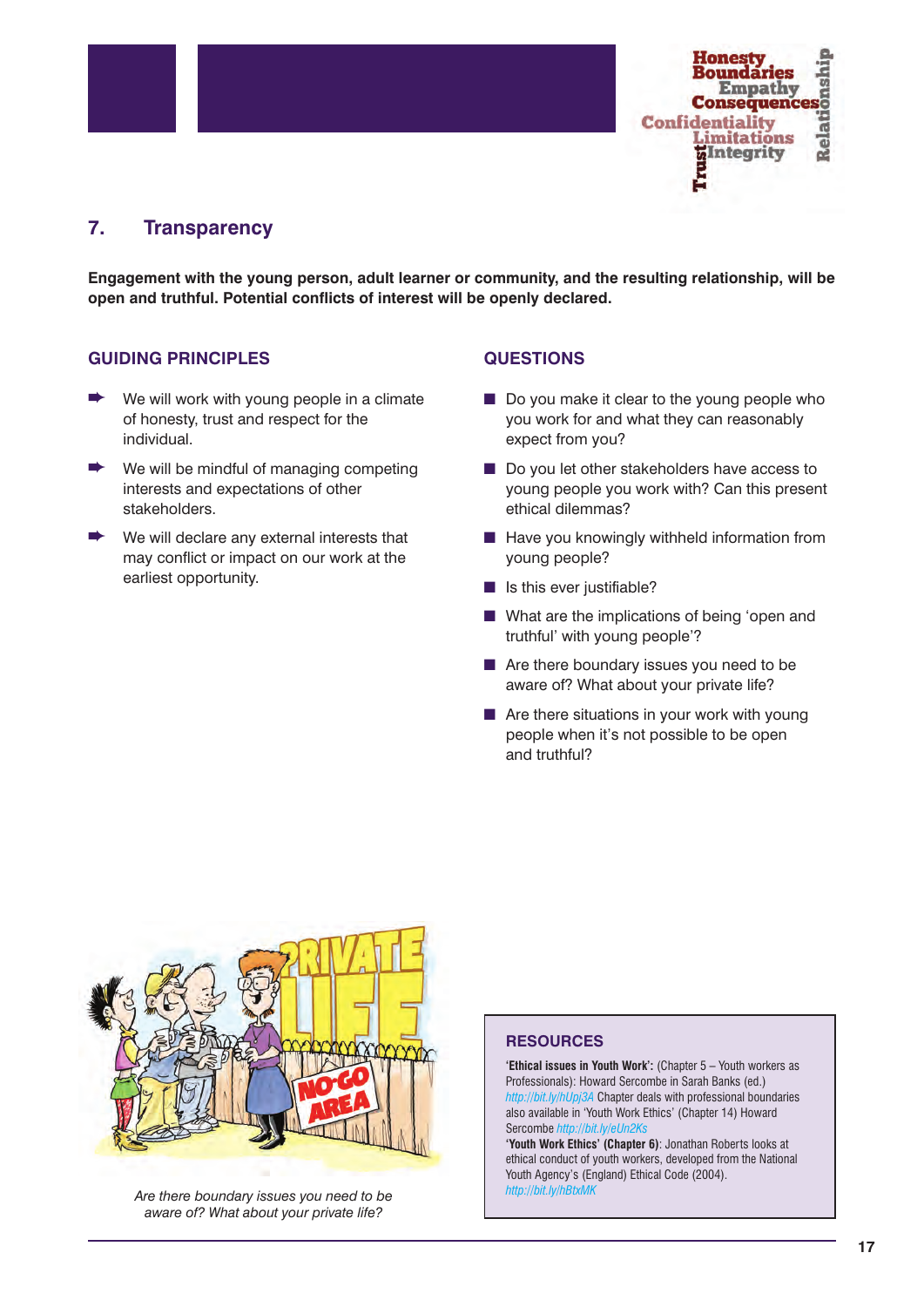## **8. Confidentiality**

**Information provided by constituents will not be used against them, nor will it be shared with others who may use it against them. Constituents should be made aware of the limits to confidentiality. Until this happens, the presumption of confidentiality should apply. Wherever possible they should be consulted before disclosure.**

### **GUIDING PRINCIPLES**

- We will respect a young person's right to confidentiality in their working relationships.
- We will be clear with young people what a confidential relationship involves and the subsequent limitations e.g. if they are at risk or harm we have a clear responsibility to pass information on.
- We will attempt, where possible, to advise and inform young people of any steps required which breach their confidentiality.
- We will make effective use of supervision to explore issues around confidentiality when this is appropriate.
- We will not abuse our position to make information about young people available to others when there is no apparent need.
- ➨ In terms of wider care and protection issues we will work collaboratively with other agencies when required.

### **QUESTIONS**

■ What are some of the complexities around managing confidential relationships with young people?

Limits

**Non-Judgemental HarmConsequences FIndividualsLegislation** Boundaries &<br>Listening<br>Context &<br>Cuidance

olicy

Rivelst **Promises** 

- What difficulties can confidentiality create for the youth worker?
- How do you work out what is in a young person's best interests?
- How do you deal with delicate or sensitive information that you come across from third parties, or unsubstantiated sources.
- How do you get support or seek reassurance that you are managing a confidential situation well?



*here's a situation where you're working with an agency* workers as confidential whose houndaries of confidentiality are higher or where *whose boundaries of confidentiality are higher or where yours are higher than theirs… What do you do?*

### **RESOURCES**

**LGBT's Confidentiality Policy:** Example of a youth organisation's confidentiality policy, applying equally to members of the National Board, local Advisory Committees, staff and volunteers. *http://bit.ly/g* 

**Engaging with Hard to Reach Young People:** Scottish Government sponsored document providing practical guidelines for professionals engaging with hard to reach young people with a view to reducing offending. *http://bit.ly/fIrsMB*

**National Guidance for Child Protection in Scotland:** Procedures and guidance on protecting children. Produced by the Scottish Government 2010). *http://bit.ly/dRCnK9*

**PVG: Guidance and Training Resources:** The Protecting Vulnerable Groups Scheme – guidance and training resources. *http://bit.ly/gZzwFA*

**'Ethical issues in Youth Work'** (Chapter 10: Youth Workers as Confidants): Sarah Banks (ed.): Chapter focuses on youth workers as confidants and issues of welfare and trust.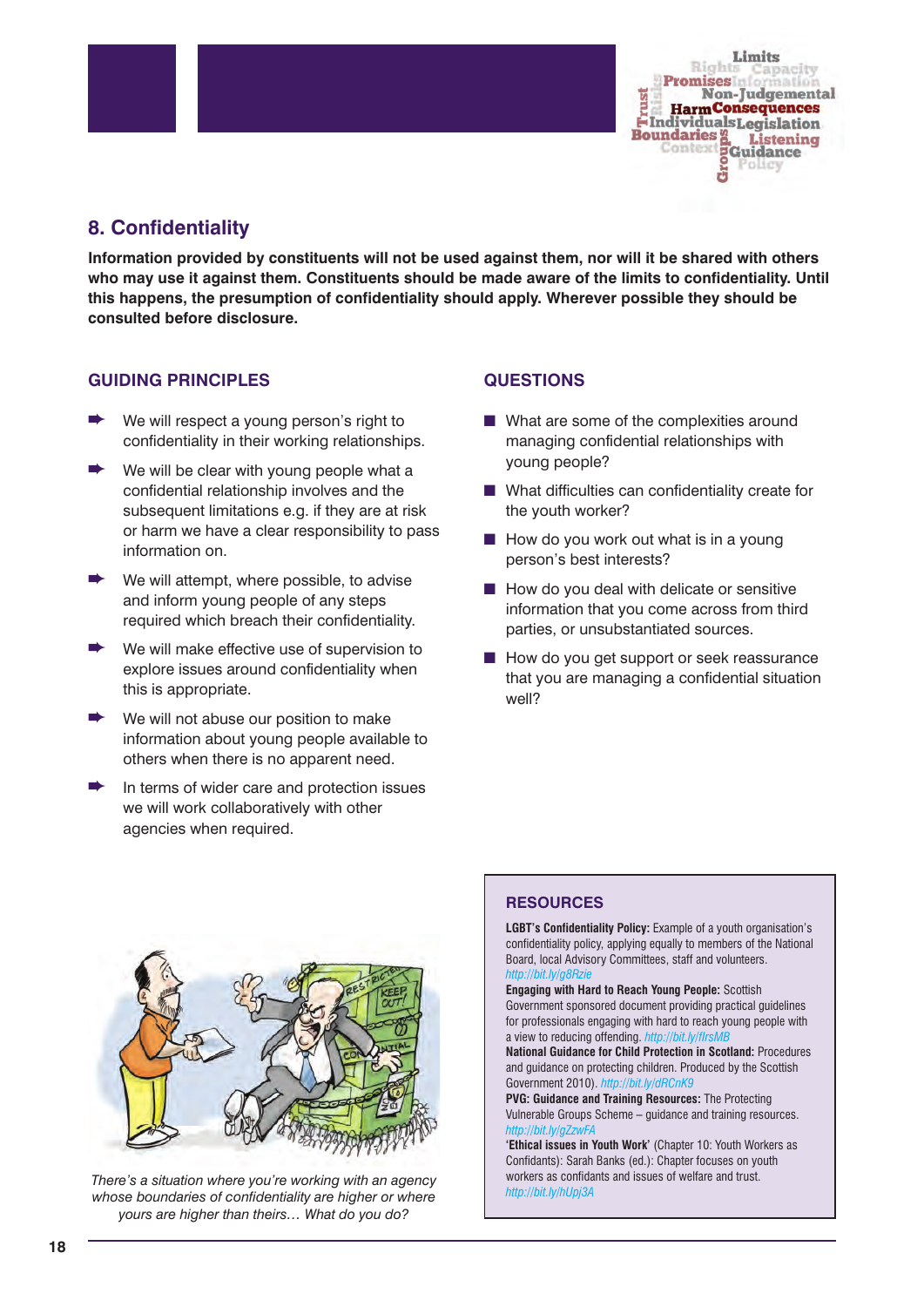

### **9. Co-operation**

**We will actively seek to cooperate with others in order to secure the best possible outcomes for our constituents.**

### **GUIDING PRINCIPLES**

- We should have a clear understanding of the essential ingredients in building a partnership approach in working with young people.
- We will seek to canvass the views of young people to help them articulate their voice to a wider audience on issues that are important to them.
- We will work collaboratively with other professionals showing due respect for their views, opinions and perspectives.
- We recognise that joint working has the potential to achieve better results for young people.
- We will attempt to find a way forward through difficult situations where conflict might be apparent between agencies.
- We recognise the importance of skills in negotiation, compromise and consensus in moving situations forward.

### **QUESTIONS**

- How well do you work as an extended part of the team within your service?
- What do you think are the key factors that enable related professions to work effectively together?
- What are the key barriers that get in the way?
- How do you manage conflict, differing views, and value systems, in your relationships with other professionals?
- What are the key differences in practice interventions between various professions that work with young people?
- How do you think youth workers are perceived by other agencies?
- What are some of the central skills, qualities and personal/professional attributes that promote co-operative working practices?



Area 3. *http://bit.ly/eVvUhS If other organisations aren't taking you seriously, how do you deal with that?*

### **RESOURCES**

**National Standards for Community Engagement:** The National Standards for Community Engagement set out best practice guidance for engagement between communities and public agencies. Developed by the Scottish Community Development Centre. *http://bit.ly/icHsUu*

**CLD Competence: 'Develop and Support Collaborative Working'**: Community Learning and Development Standards Council for Scotland – Competences. *http://bit.ly/gqYWJ5* **NOS in Youth Work. Functional Area 3: Work with others:** National Occupational Standards for Youth Work – Functional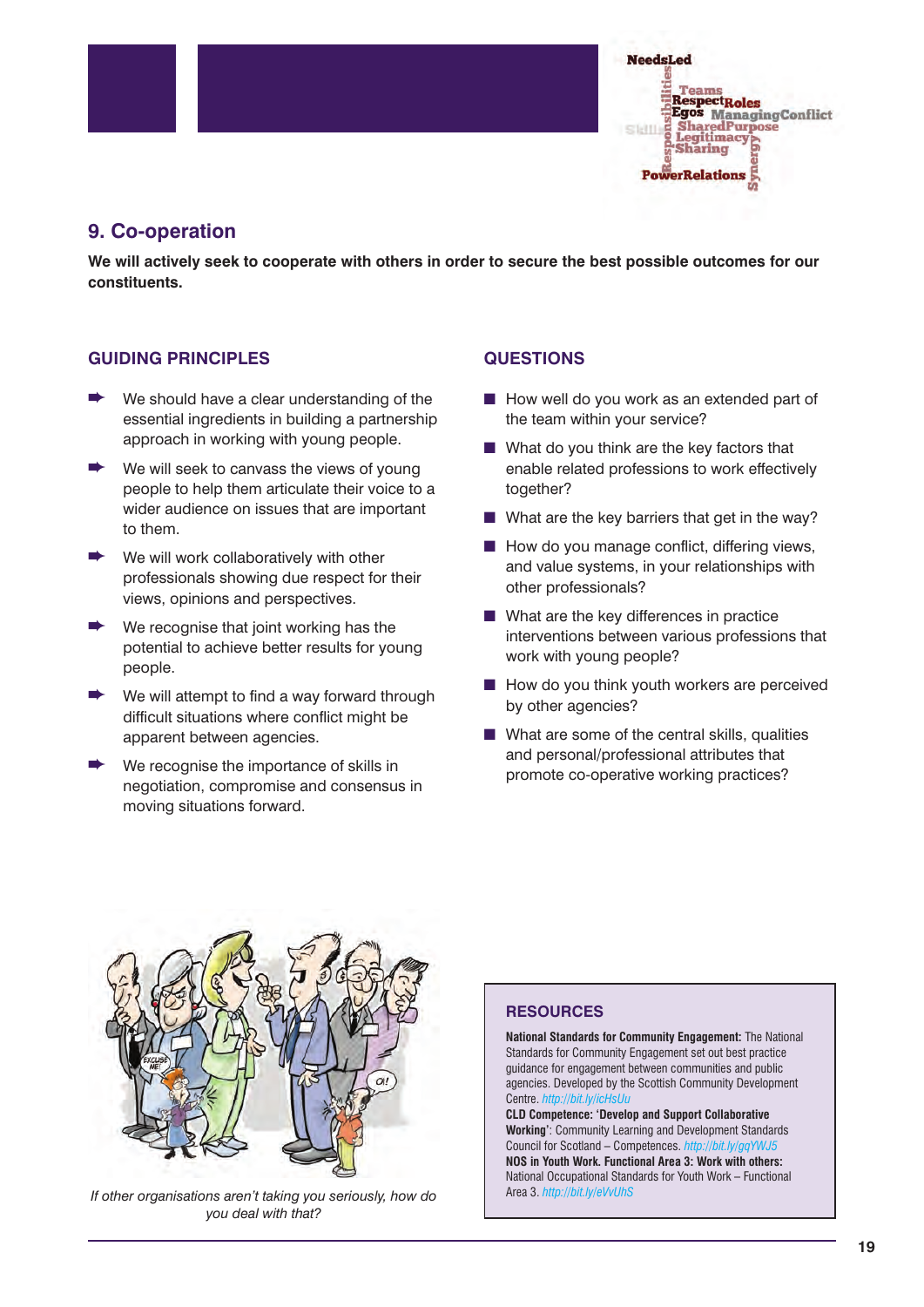

## **10. Professional Development**

**We will work reflectively, identifying and using the information, resources, skills, knowledge and practices needed to improve our capacity to meet our obligations to constituents.**

### **GUIDING PRINCIPLES**

- We will take responsibility for our own professional development and future training needs.
- We will try to be reflective practitioners and take account of the views of young people and stakeholders we work with.
- We will continually develop our skills, knowledge base and values to better serve the young people we work with.
- We will take account of developments in new media and communication tools in our work with young people and will undertake to refresh our skills in this area regularly.
- We will take account of up-to-date research to validate the work we do and add credibility.

### **QUESTIONS**

- How are you encouraged to reflect on your practice/direct interventions with young people?
- To what extent are you open about your own mistakes and see them as an opportunity for learning?
- To what extent do you feel that you are part of a professional community with the same underpinning values and beliefs about young people?
- To what extent are you committed to improving your practice in your work with young people?
- To what extent do you drive your own professional development and take responsibility for identifying your future learning?



*You are on a board or committee and the financial documents are produced – Do you fully understand them? What would you do if you didn't?*

### **RESOURCES**

**Donald Schon: The Reflective Practitioner: Infed article:** Article on the Informal Education website focussing on Donald Schon: author of the Reflective Practitioner a seminal work on using reflection within a professional context. *http://bit.ly/huSPKH* **CLD Standards Council: A learning Culture for the Community Learning and Development Sector in Scotland (CPD Strategy):** The Continuing Professional Development Strategy for all those practising in Community Learning and Development. *http://bit.ly/eIkEbv*

**Principles and Practice of Informal Education (Richardson & Wolfe; eds.)(Ch. 19):** A number of authors outlining the basis of informal education. *http://bit.ly/hhIT7h*

**Working with Young People (Harrison & Wise) (Ch. 16.):** General introduction to work with young people from the Open University. *http://amzn.to/erAZrG*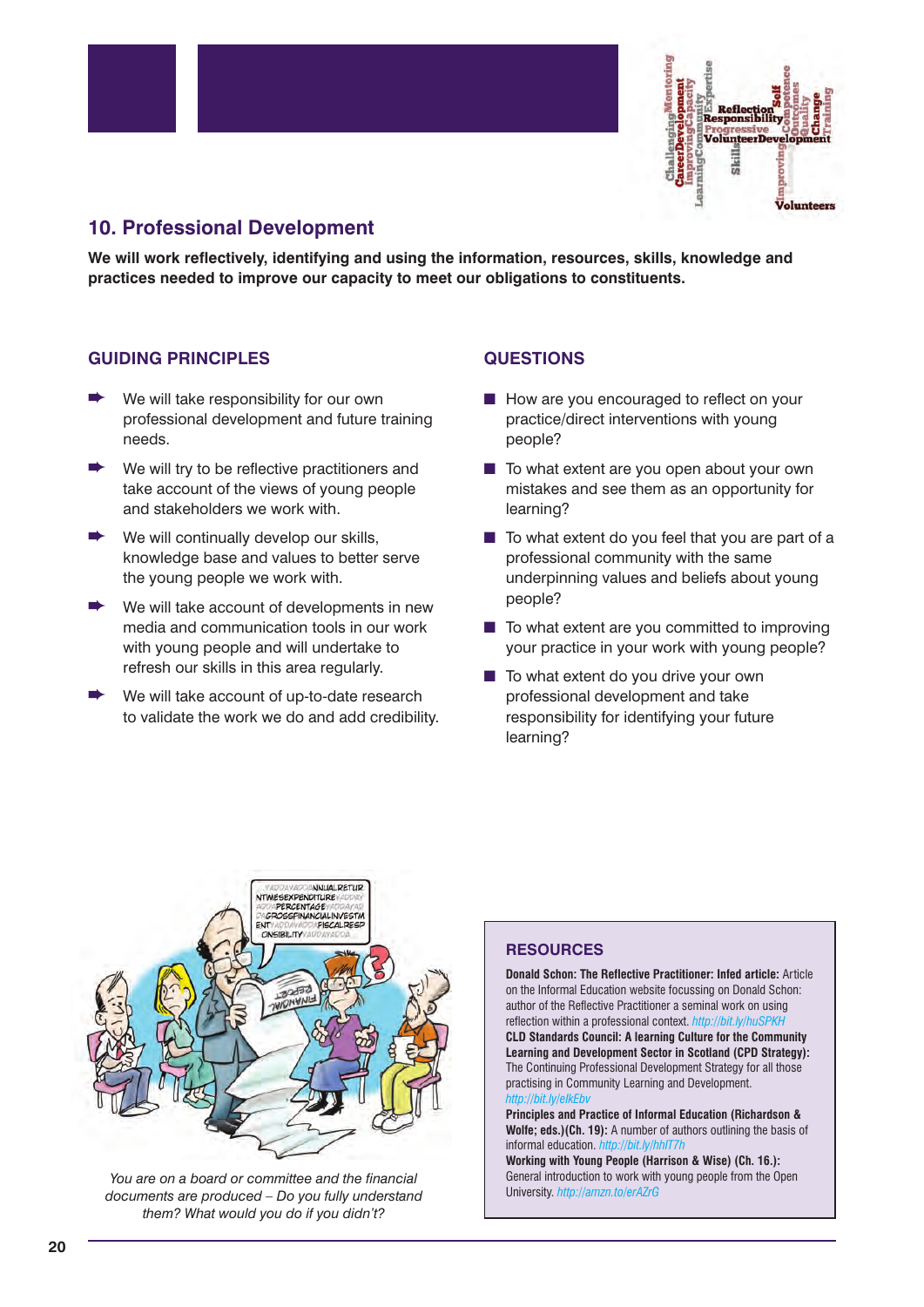

### **11. Self-awareness**

**We should be conscious of our own values and interests, and approach cultural and other difference respectfully. While the need to challenge may arise, we must try first to understand.**

### **GUIDING PRINCIPLES**

- We should have a well developed sense of our personal and professional values and be aware of potential conflicts.
- We should be sensitive to the differing needs of others and be respectful of the values and beliefs that they might hold.
- We should know our own limitations and be prepared to seek help and guidance when required.
- We should try to become aware of our 'blind spots'.
- We should encourage feedback from others, e.g. young people and colleagues, to help us be more self-aware.
- We should be prepared to ask ourselves difficult questions about our own working practices with young people.

### **QUESTIONS**

- What strategies do you use to help you to become more self aware especially in relation to your practice?
- How well do you respond to critical feedback from young people or colleagues?
- To what extent are you open to change regarding your practice with young people?
- How well do you know your strengths and weaknesses?
- How do you get feedback on your "blind" spots"?
- Are you aware of your own personal values and how they interface with the professional values of youth work?



Is there a gap between what you say publicly about your *work and what you know to be true?*

### **RESOURCES**

**Donald Schon and the Reflective Practitioner: Infed article:** Article on the Informal Education website focussing on Donald Schon: author of the Reflective Practitioner a seminal work on using reflection within a professional context. *http://bit.ly/huSPKH*

**Belbin's Team Roles:** Research and resources on the importance of having a balanced team by Dr Meredith Belbin. Self-Awareness is a key component on knowing how you fit with others. *http://www.belbin.com/*

**Myers and Briggs:** The purpose of the Myers-Briggs Type Indicator® (MBTI®) personality inventory is to make the theory of psychological types described by C. G. Jung personally applicable. *http://www.myersbriggs.org/*

**Learning Styles:** Introductory website to a range of learning styles and learning styles theories. *http://bit.ly/h3o3Wz*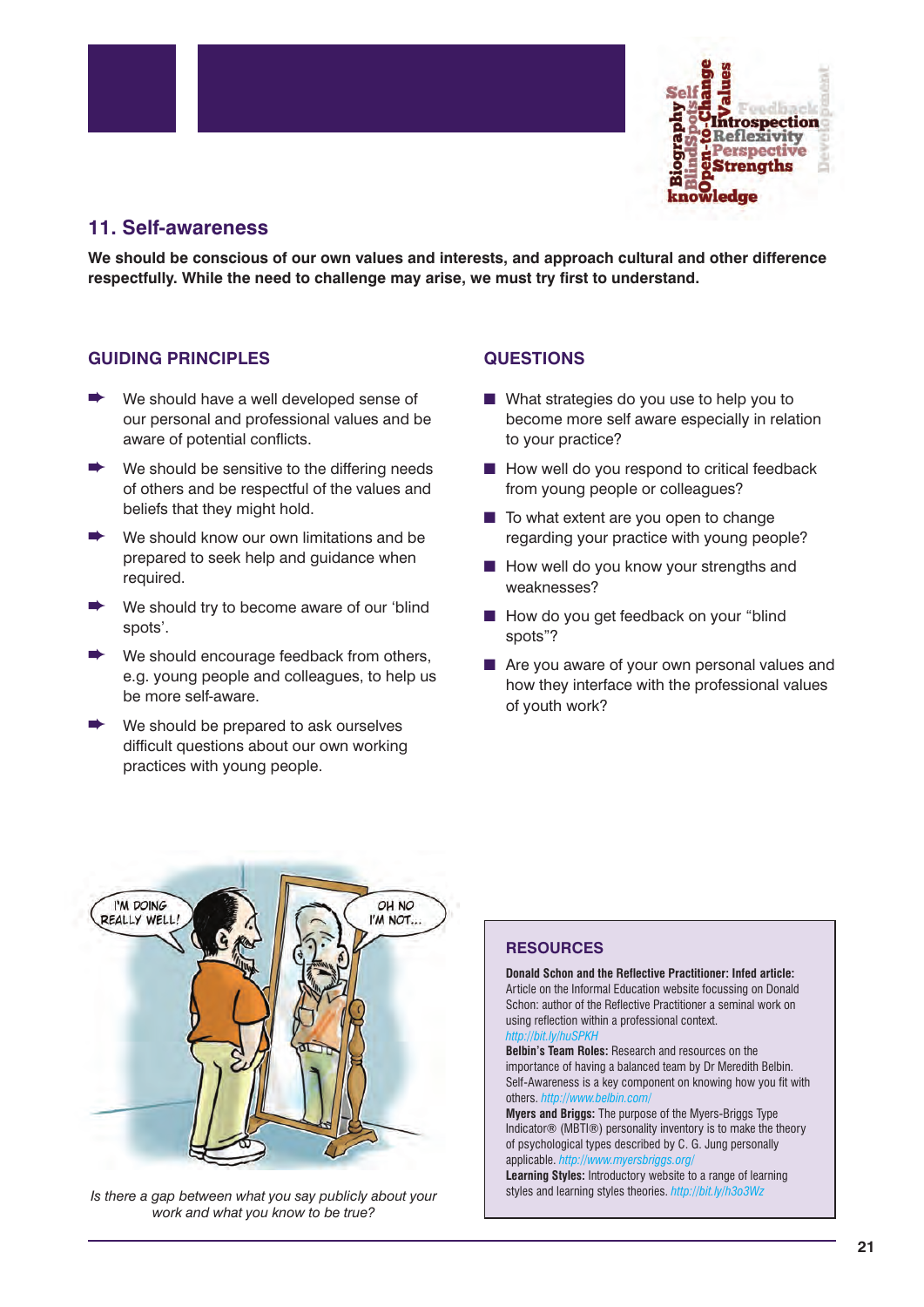

### **12. Boundaries**

**The CLD relationship is a professional relationship, intentionally limited to protect the constituent and the purpose of our work. These limits should be clarified, established and maintained. The relationship with an individual constituent is based on trust and is not available for sexual engagement.**

### **GUIDING PRINCIPLES**

- We will have a clear understanding of the responsibilities associated with a relationship built on trust.
- We will be aware of the need to operate within a professional relationship, whichever context we are in, and what that means in terms of behaviour.
- We will actively involve colleagues in discussions about appropriate boundaries to ensure that thre is consistency of approach in the agency.
- ➨ We will use supervision as an opportunity to explore boundary issues in our work with young people.

### **QUESTIONS**

- What criteria and frames of reference do you use to determine where the boundaries are in your work with young people?
- Specifically, what are the kinds of things that you might say or do that step over the boundaries in your work with young people?
- Should work with young people involve pushing the boundaries e.g. taking measured risks? What criteria do you use to help you make those judgements?
- In hindsight, have you found yourself in situations where the boundaries have become blurred?



*What are the kinds of things that you might say or do that step over the boundaries in your work with young people?*

### **RESOURCES**

**Young People and Social Networking:** Guidance on working with young people and the use of social networking by Young Scot, Fujitsu, and YouthLink Scotland. *http://bit.ly* **'Youth Work Ethics' (Chapter 14) Howard Sercombe:** Chapter on 'Professional boundaries and dual relationships'.

#### *http://bit.ly/eUn2Ks*

**'Relationships' Mark Smith:** An article on the Informal Education website on 'relationships' within education and youth work, by Mark Smith. *http://bit.ly/fLxxmE*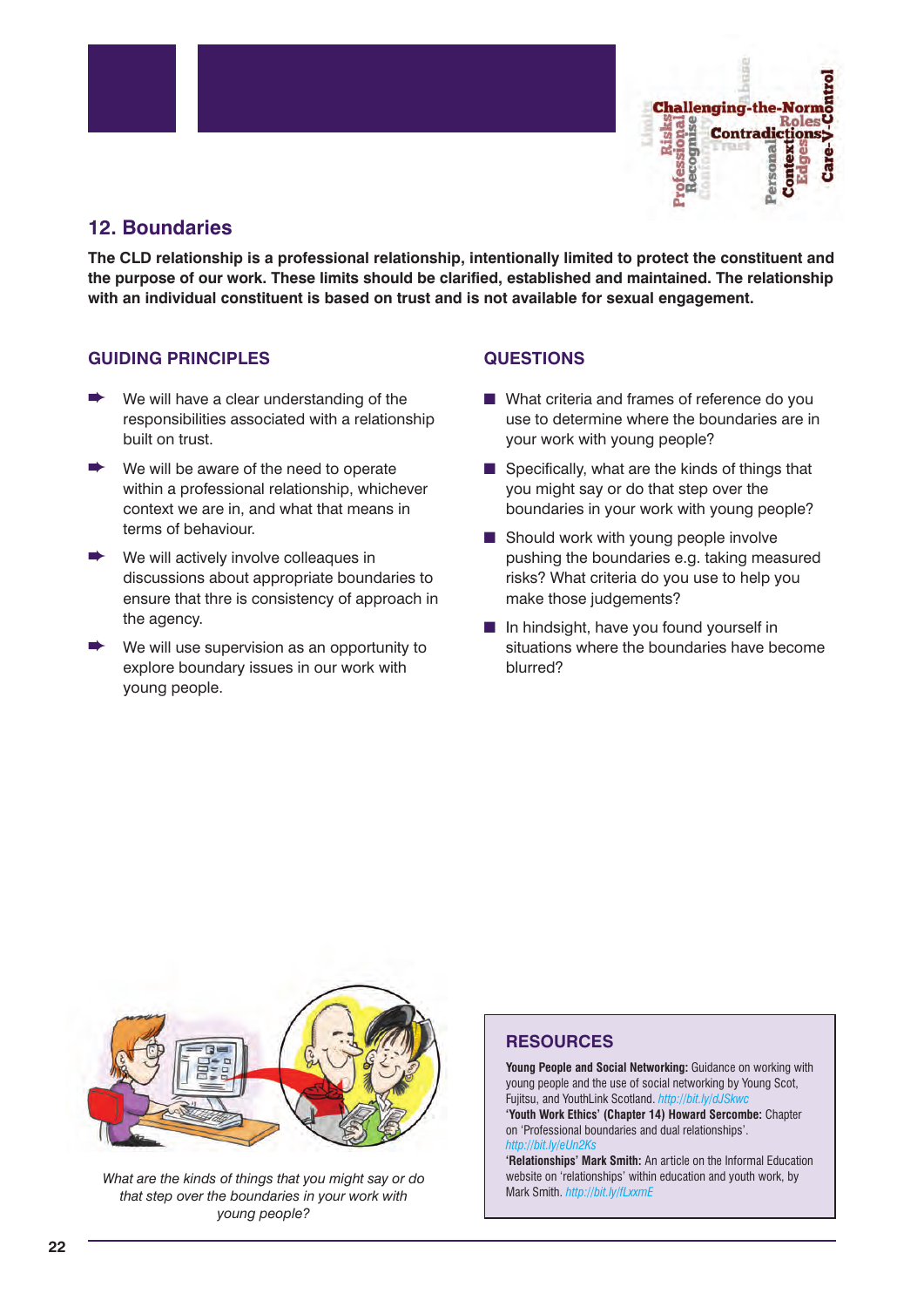

### **13. Self-care**

**CLD practice should be consistent with preserving the health of CLD workers**

### **GUIDING PRINCIPLES**

- We should be aware of our role, the expectations placed upon us and our limitations.
- We should assume some degree of responsibility for our own health and wellbeing within the workplace.
- We should know when to ask for help and have a clear established system in place to seek support if required.
- We should work co-operatively with our employers and take a preventative and proactive approach regarding our health and well-being.
- We should support and encourage a wider workplace culture that promotes health and well-being at work.

### **QUESTIONS**

- What are the characteristics of an organisational culture that promotes the health and well-being of staff?
- What are the triggers in the workplace for stress, anxiety and burnout?
- How do you manage competing expectations and the resultant pressures?
- What steps can you take to "look after yourself" in the workplace?
- What are the responsibilities of line managers in relation to staff support?
- What can you do to support colleagues at work regarding their own health and well-being?



*Workplace triggers for stress, anxiety and well-being?*

#### **RESOURCES**

**Centre for Confidence and Well-Being:** Scottish based centre with research and resources around positive psychology. *http://bit.ly/g8GSH9* Health at work: UK Government website with information on health at work. *http://bit.ly/fSSvvm* **Law at work:** Legal advice and information on employment law, human resources, and health & safety. *http://bit.ly/eWQVCu* **Trade Union's Council:** Information on a range of unions, all of which offer guidance around self-care and further support when the health of workers is infringed. *http://www.tuc.org.* **Healthy working lives.** Scottish Centre for Healthy Working Lives – information and guidance website. *http://healthyworkinglives.com*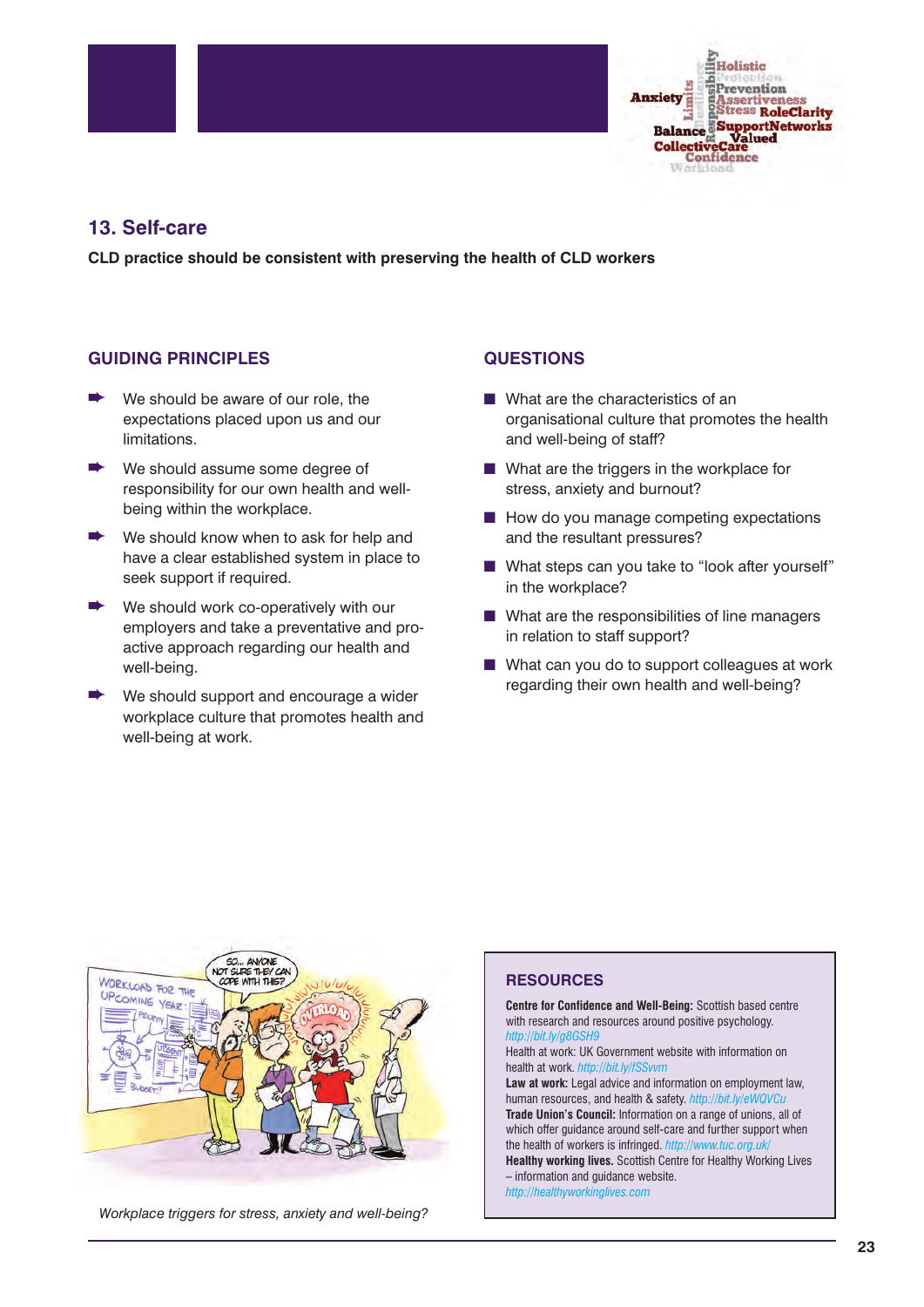# **THE YOUTH WORK COMMENTARY – THE CODE IN PRACTICE**

## **FIRST SCENARIO**

Imagine you're managing a voluntary youth project in a rural area. Recently you've become aware that a lot of chat is taking place between the young people from the project online through social networking sites. You are unfamiliar with the technology, but through conversation with the young people, realise that a youth worker who has recently joined the team has been chatting with the young people online between youth club meetings. One of the other youth workers suggest that the worker's online profile is too revealing about their personal life, and may adversely affect young people's view of them. Having investigated this yourself you are concerned that there are some boundary issues to address, but the new youth worker can't see what the problem is, and has regularly used social networking as a tool for work with young people. What would you do when faced with this scenario?

*Ethical Links:* How might the following Ethics clauses inform your response?

- Boundaries
- Transparency
- Duty of care
- Self-awareness
- Self-care

#### **Questions**

- What are your views on young people and youth workers communicating on social networking sites? When is this acceptable and when is it unacceptable?
- What quidance would you offer an inexperienced member of the team in dealing with issues around social networking sites?
- Are boundaries shifting because of technological and cultural changes, and what does this mean for the privacy of the youth worker? Where do you think the boundaries lie in a situation like this?
- What impact might the youth worker's lack of privacy boundaries have on both the young people and their own future professional practice?
- How do you strike the balance between transparency and openness with the young people and self-care for the youth worker?

### **What if…**

- The new youth worker had only recently been part of the young people's peer group?
- Your worker's online profile is 'respectable', does that remove the dilemmas?
- The setting for the project is urban not rural?
- The worker is also a good friend of the parents of the young people?

### **SECOND SCENARIO**

You're a senior youth worker from a voluntary project commissioned by the local authority, in partnership with an Outdoor Education Team, to work with a mixed BME group of young people, who have been excluded from school. The team-building activity involves abseiling which most of the young people have not attempted before. During the course of the activity one young person who is struggling to learn the technique insults another young person after being goaded. You believe that the insult is racially motivated but can't be sure. Two youth work volunteers from a BME background attempt to laugh the situation off, but the outdoor education worker looks to you for decisive action.

What do you do, when faced with this scenario

*Ethical Links:* How might the following Ethics clauses inform your response?

- Equity
- Social context
- **Empowerment**
- Co-operation
- Self-awareness
- Duty of care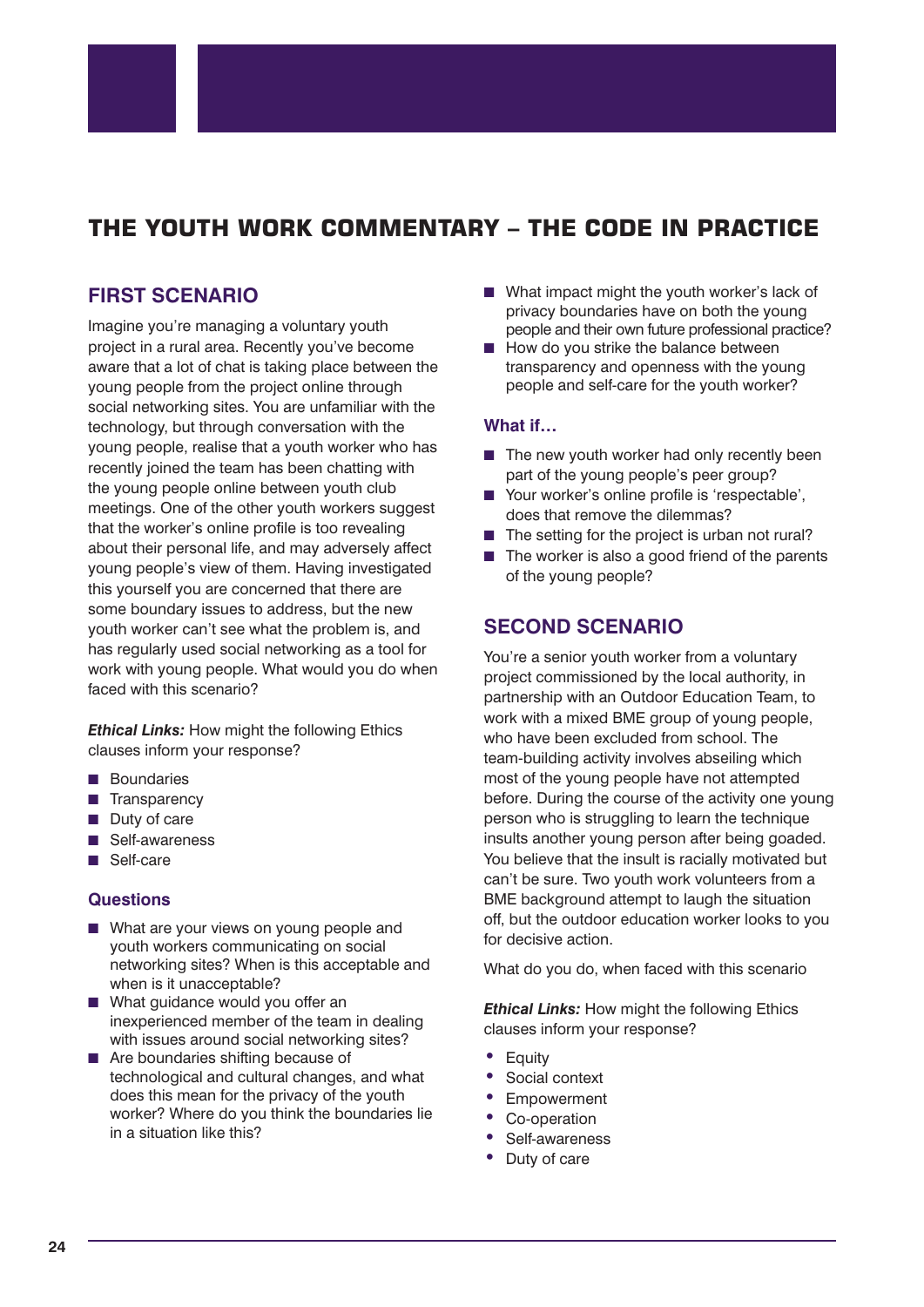### **Questions**

- What is your immediate response? How would you tackle the situation at the time?
- What outcome/resolution do you think would be acceptable?
- How would you deal with the situation after the event?
- How aware are you of your own social context and how this might skew your response? What issues does a situation like this stir up for you?
- What are some of the key differences in the practices of the various professions that work with young people? How aware are you of these?
- How can you empower the young people to find their own solutions to conflict?

### **What if…**

- The volunteer workers are more aware of the social context in which you are working? Does this change how you act?
- The Outdoor Education worker has more knowledge, experience and capacity to challenge the behaviour?
- It's unclear if the Outdoor Education worker or the senior youth worker is in charge? Should this affect how you act?
- A pre-trip risk assessment has been completed. Is this relevant? Does it only cover standard health and safety risks, or have wider ethical and partnership working scenarios been considered?

## **THIRD SCENARIO**

Michael is a part time sessional youth worker, based in a small village in the north of Scotland. He is 20, and lives in the community. He works around 6hrs a week and is popular with the young people who attend. The young people identify with him because he is close to their age, from the local community and understands some of the frustrations and issues that are around for them. Because Michael knows a lot of the young people in "dual contexts" e.g. at the club and in the community, he is feeling that the edges are becoming a bit blurred in terms of how relationships have developed and some confusion of role exists for him in his youth work job. For example, some of the young people see

Michael as more of a friend than a youth worker. This is causing some anxiety and tension for him i.e. being clear of his own personal boundaries without jeopardising the positive relationships that he has developed. Additionally, he has become privy to a range of personal and confidential information about some of the members of the youth club and again this is compromising his position and causing tension in his relationships with members.

#### *Ethical Links:*

- Professional development
- Boundaries
- **Confidentiality**
- Social context
- Primary client
- Self-awareness
- Transparency

### **Questions**

- How would you approach the supervision session with Michael? What prompts/questions would you ask to help Michael to explore the issues?
- What would you want the outcome to be after the supervision session? How might this differ from Michael's preferred outcome?
- What advice/suggestions would you offer Michael to manage this situation? What skills might Michael need to develop if he is to selfmanage this situation better in the future?
- As Michael's line manager, what on-going responsibilities do you have to support this situation? How will you monitor the situation?

### **What if…**

- You were a colleague of Michael's rather than his line manager? Would this change your approach, would you still feel ethically obliged to act?
- Michael was older and the dual context he shares is with the young people's parents rather than the young people? Does this change how you support Michael? How does the guidance around confidentiality and young person as the primary client inform what Michael does next?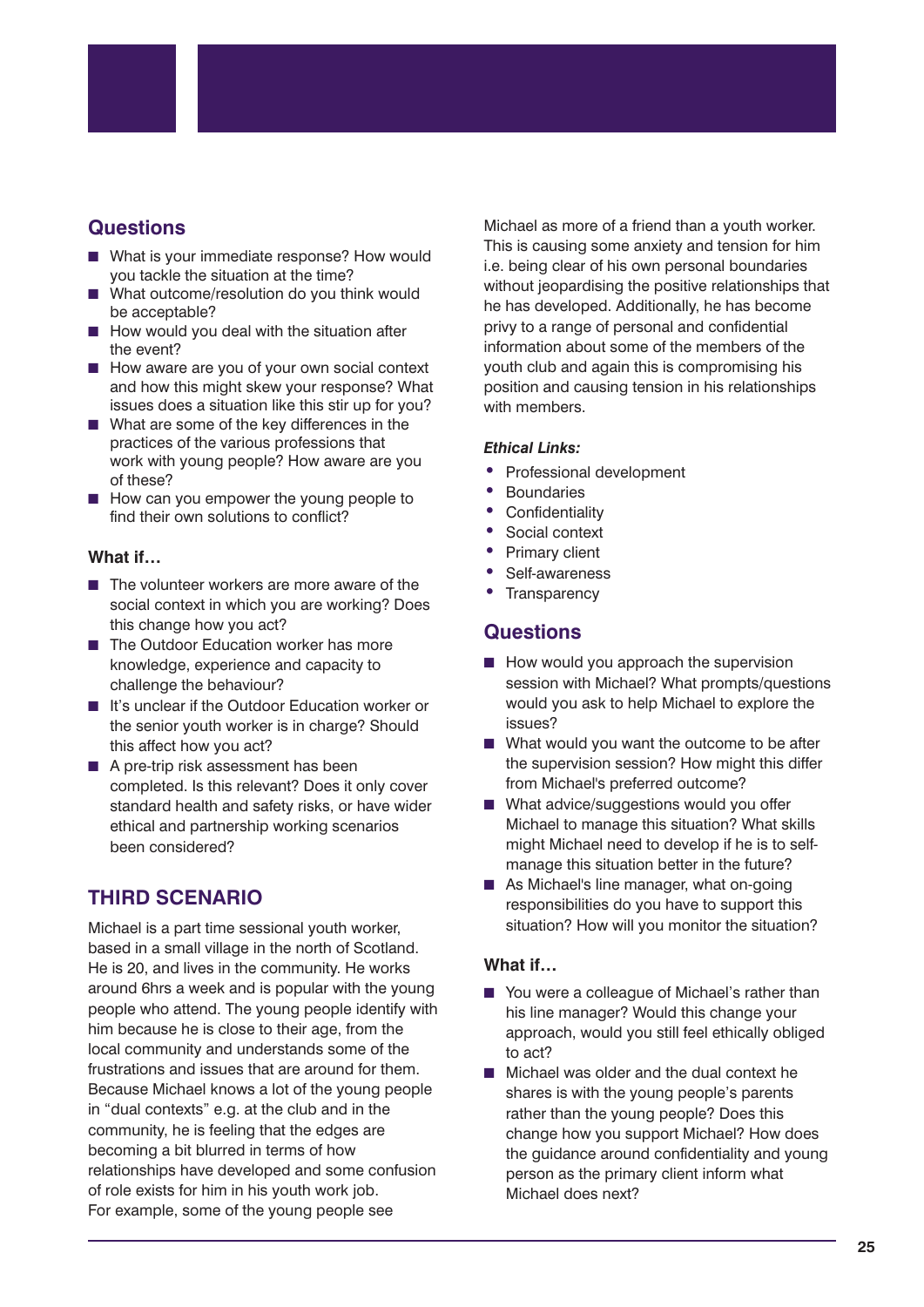## **WHAT NEXT?**

This Commentary is a first step to exploring the Code of Ethics in youth work practice but, as that practice is ever-changing, it is likely that, over time, the Code and Commentary will change too.

So rather than give specific guidance which will date in the light of current and future developments, the Commentary explores questions and offers signposts. It is intended as a starting point and there is much more to do to embed the code of Ethics in youth work training and practice. Suggestions include:

- The development of a comprehensive training package for youth work practitioners on applying the Code of Ethics.
- A complementary training package for youth work managers and academics on applying the code at organisational level and within training programmes.
- The development of an online community (blogs, social networking) to continue the discussion.

Feedback from the consultation process will also be reported to the Standards Council, including the issues below.

- Feedback generally positive about the importance of a code of ethics.
- There is a need for the Standards Council, key agencies and training bodies to raise the profile of ethics in policy and practice.
- Need clarification on the connection to the proposed registration process.
- There needs to be clarification of, and a coming together of, the Code with the CLD Competences and Values and the National Occupational Standards.
- The Code of Ethics must be embedded into professional training programmes.

*For further information contact CLD Standards Council, 9th Floor, The Optima, 58 Robertson Street, Glasgow E2 8DU. T: 0141 282 5263. E: contact@cldstandardscouncil.org.uk*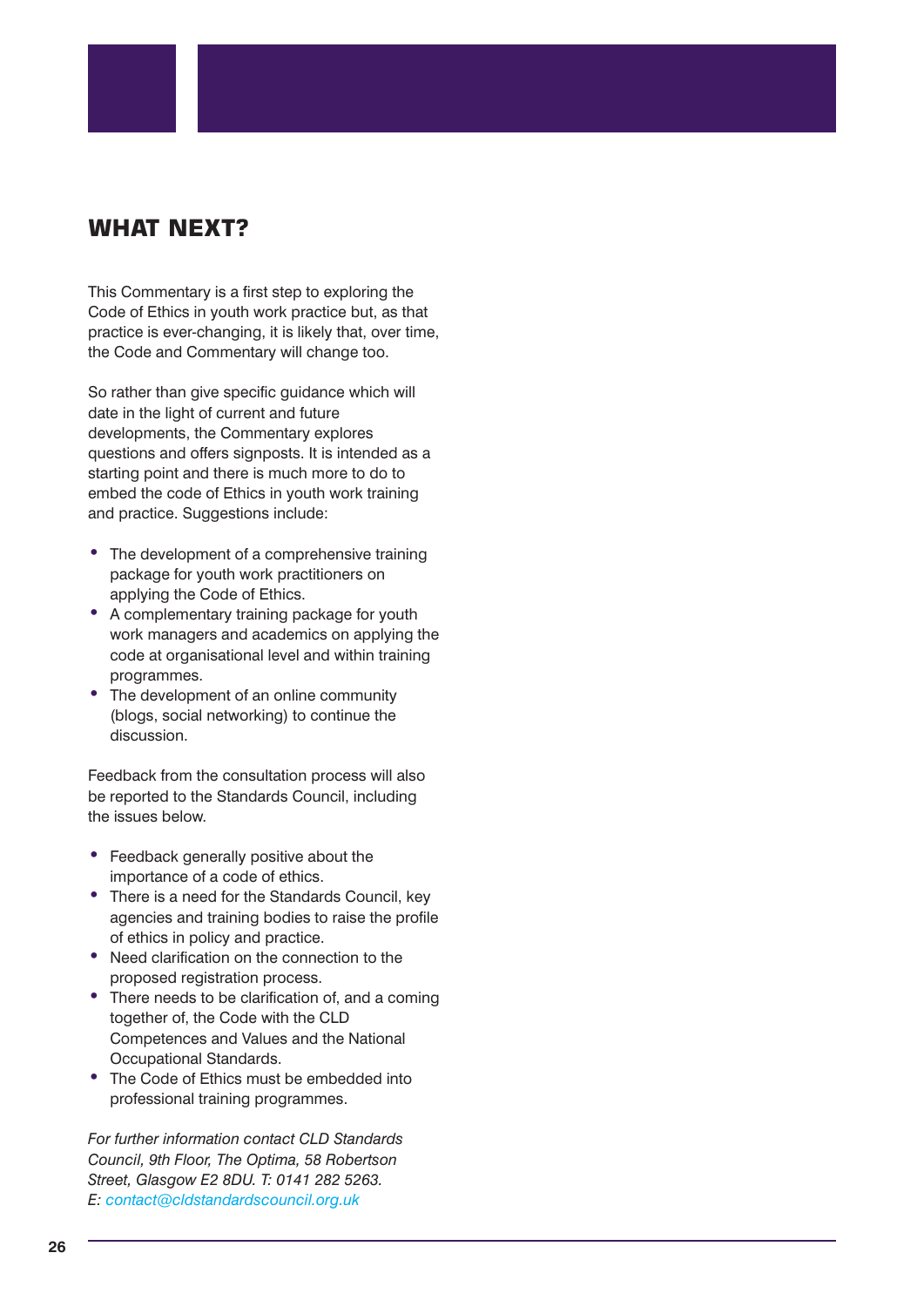